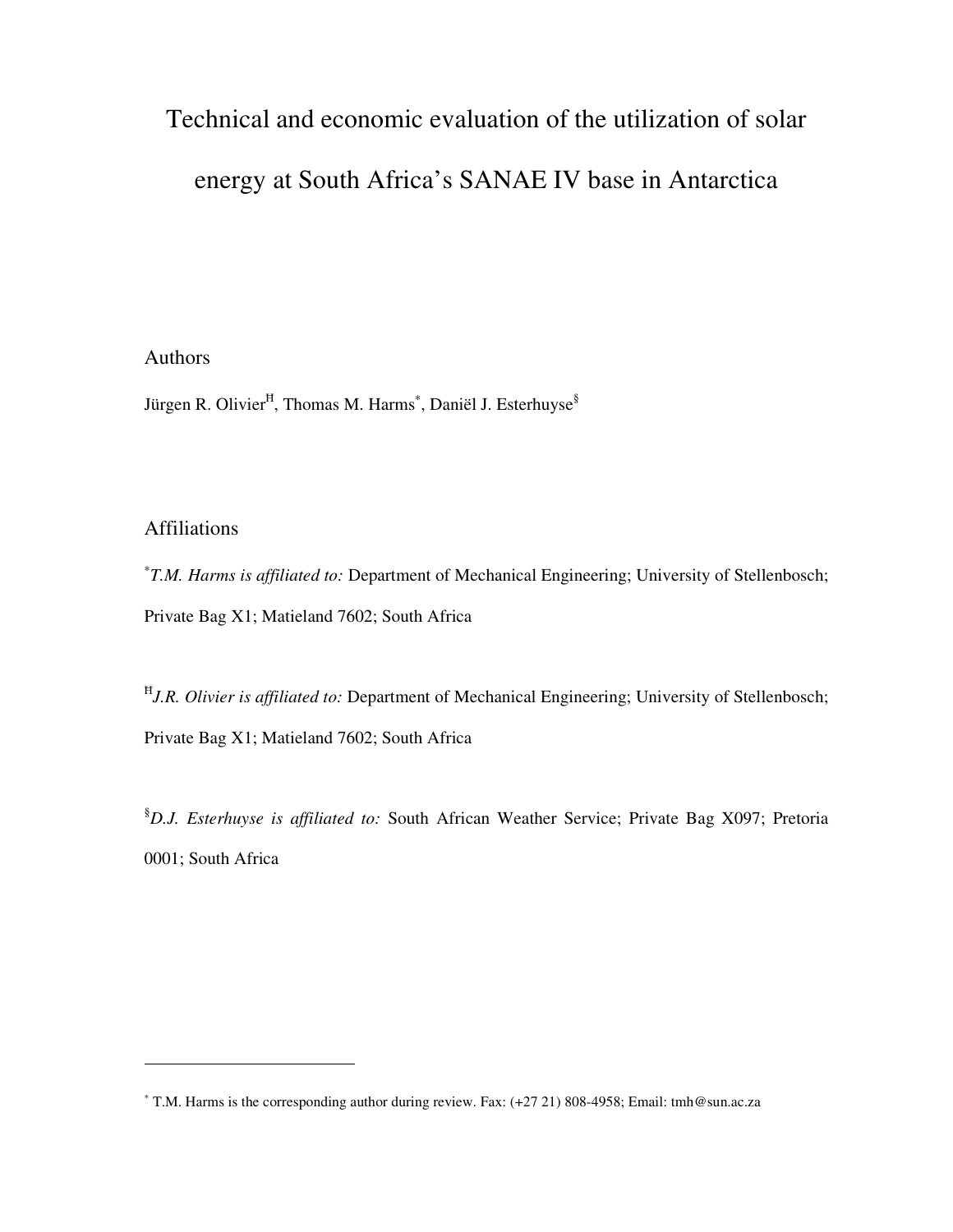#### Abstract

The technical and economic feasibility of utilizing solar energy at South Africa's SANAE IV station in Antarctica was evaluated in order to estimate potential financial and external savings, and to alleviate the programme's dependence on the special blend of diesel shipped annually from Cape Town. The average global-horisontal and tilted insolation rates at the base were studied, energy consumption data of the station was investigated, technical performance characteristics of devices for harnessing solar energy were assessed and an economic analysis was completed. It was shown that at SANAE IV flat-plate solar thermal collectors could potentially be used in conjunction with the snow smelter (a device that meets the station's fresh water demand) and that photovoltaic modules could feasibly be used to reduce the station's electrical demand. Flat-plate solar thermal collectors could collect solar energy at an average of 3.13 R/kWh (viz. 0.49 US\$/kWh) from a suggested 143 m<sup>2</sup> array, while comparatively a 40 kWp photovoltaic system would be less economically sound and only able to pay back costs in the long term, generating electricity at an estimated 3.20 R/kWh (annual electrical consumption at SANAE IV amounts to more than 1 062 MWh). The total diesel savings of the solar thermal and photovoltaic systems were estimated at approximately 12 245 liters and 9 958 liters respectively, which represent savings in externalities of R 67 338 and R 55 879 each.

## Keywords

Solar energy; Antarctica; Feasibility study; SANAE IV; Technical Analysis; Economic analysis

## Main Text

#### **INTRODUCTION**

A significant cost component of operating South Africa's Antarctic SANAE IV station currently depends on the volatile price of oil. Each year the station's electrical consumption is generated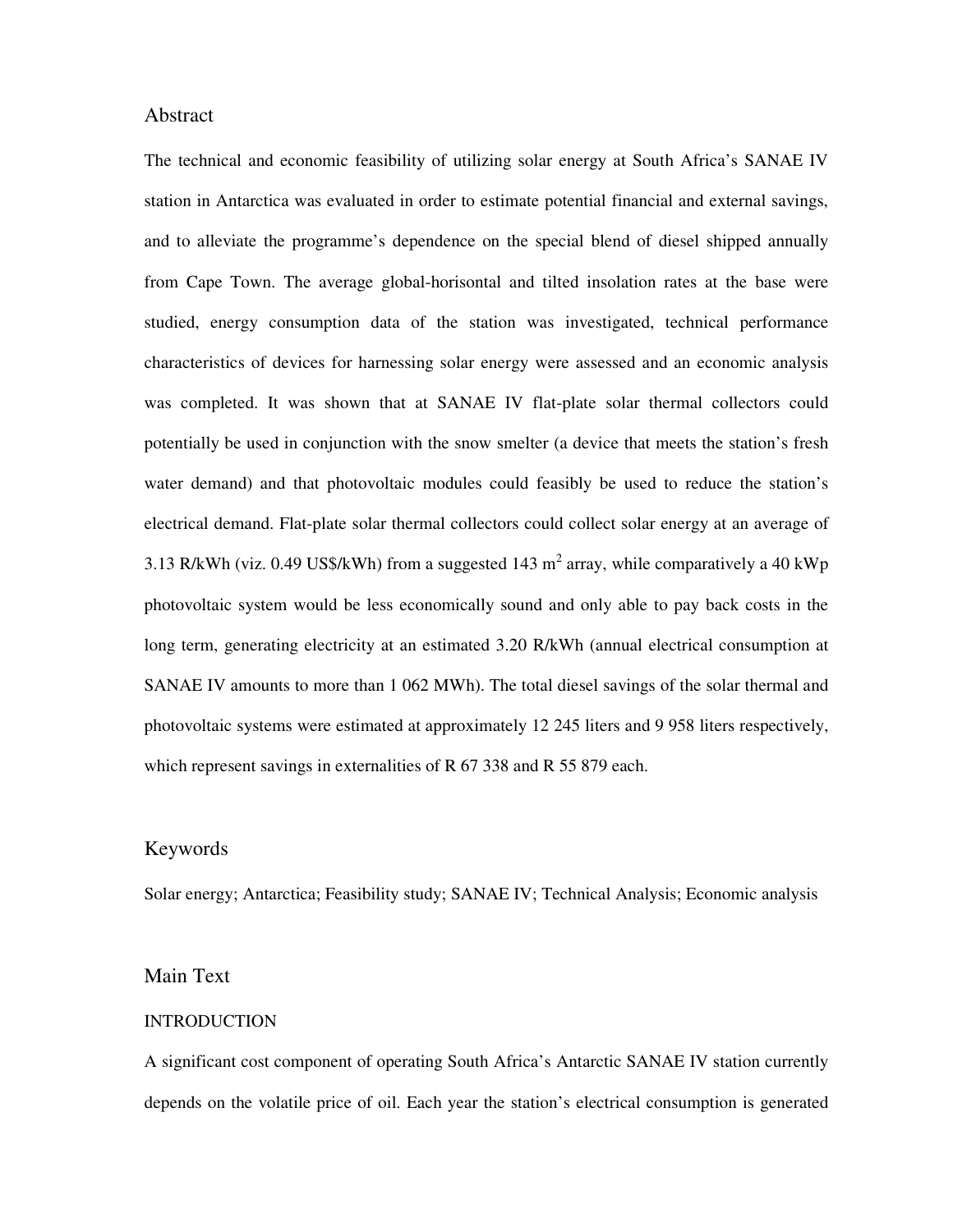from roughly 297 872 liters of Special Antarctic Blend (SAB) diesel that can only be transported from Cape Town with considerable logistical and financial effort, resulting in an estimated pointof-use cost triple that of the purchase price. Growing concern about future oil security, a continued effort to improve the performance of the station with reduced financial commitment, but above all the Antarctic Treaty's mandate to protect the unspoiled environment lends itself to an investigation of utilizing solar energy at South Africa's SANAE IV station (70° 40' South and  $2^{\circ}$  49' West).

Meanwhile progress in the utilization of renewable energy resources on Antarctica has taken place. Fourteen stations are at present utilizing renewable energy on the continent, mainly wind, of which six bases employ solar energy systems (COMNAP, 2005). Continued research pertaining to the Australian Antarctic Division (AAD, 2005) has also shown that solar thermal devices can perform satisfactorily in these conditions, as is currently the case at the Australian Davis station, while large photovoltaic arrays have been installed at the American McMurdo and Japanese Syowa stations (323 m<sup>2</sup> and 236 m<sup>2</sup> respectively).

This paper presents results from the study of factors relevant to the utilization of solar energy at SANAE IV. Global horisontal and tilted insolation rates at SANAE IV are calculated, the station's energy systems and annual average electrical consumption is analyzed, performance estimates of photovoltaic and flat plate solar thermal devices are given, and financial and external savings are established in the economic evaluation.

#### ANALYSIS PROCEDURE

The investigation was undertaken by considering four criteria in turn, namely; availability, demand, devices and costs. That is; the availability of the solar energy resource at SANAE IV,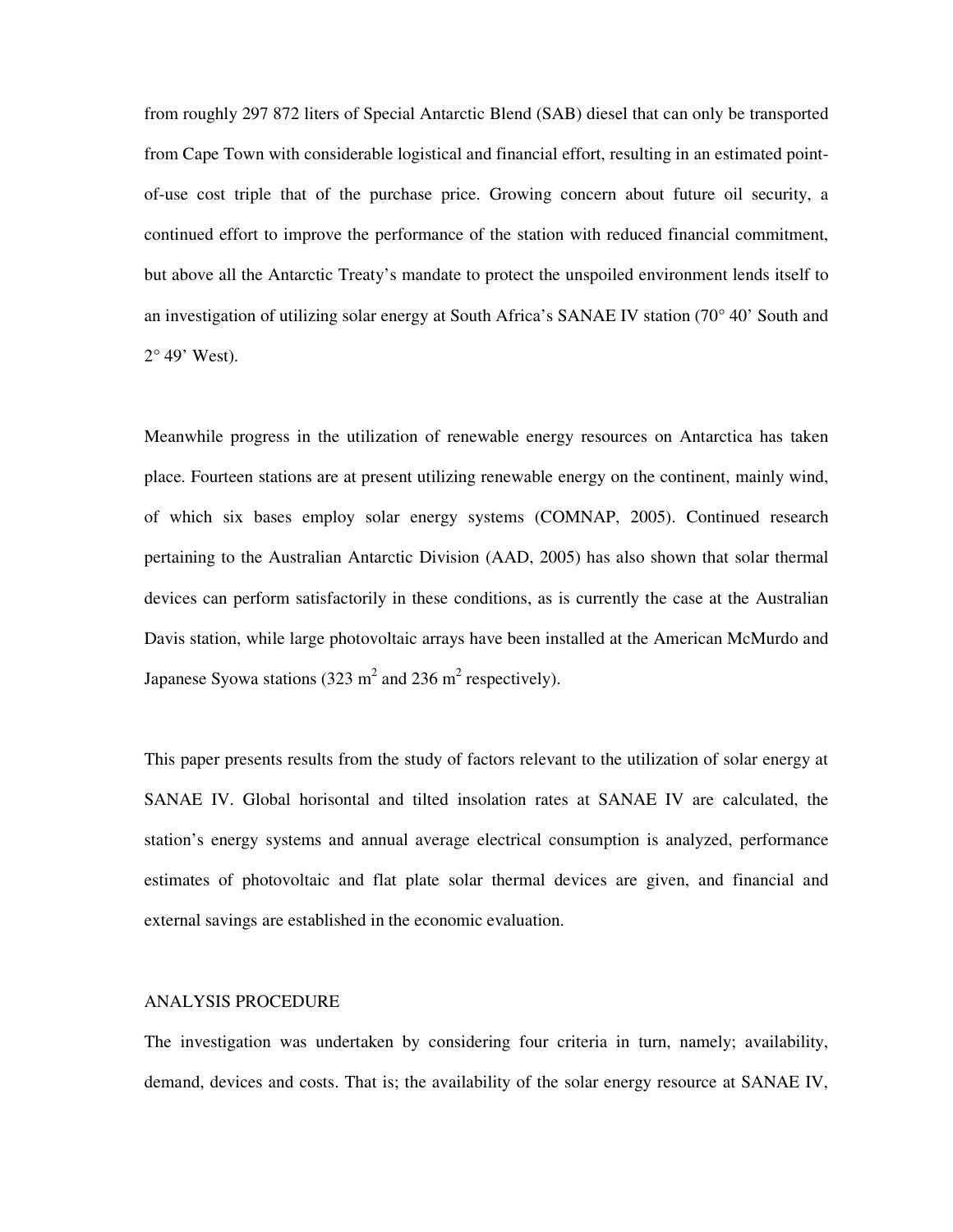total energy demand at the station, potential solutions to harnessing the solar energy in the given conditions, and the complete system lifecycle costs.

The results from each of these four criteria were used to establish and compare potential savings that could be generated for the programme, and the details of this investigation have been discussed here under the sections of; solar radiation analysis, station energy demand analysis, device characteristics and energy production, and economic analysis respectively.

Costs have been expressed in Rand values (South African currency) of December 2005, but can be converted to the equivalent American Dollar amounts of that time by multiplying with 0.158 (US\$/ZAR). Furthermore, the economic analysis has been presented in *real* terms (that is as December 2005 Rands).

#### COMPLETE DATA CAPTURE

During a field trip to SANAE IV (in the summer season of 2004/2005) the following data was acquired:

- Eighteen consecutive days of January radiation measurements obtained using two Kipp  $\&$ Zonen CM5, and a Kipp & Zonen SP-Light pyranometer (which included measurements of global horisontal, horisontal diffuse global tilted radiation),
- Corresponding temperature measurements of the pyranometers, photovoltaic module and ambient conditions using T and K-Type thermocouples,
- Energy production data from a 5 Watt Liselo-Solar photovoltaic module,
- Historical data of electricity generation and the corresponding diesel consumption during 2000, 2001, 2002, 2003 and 2004,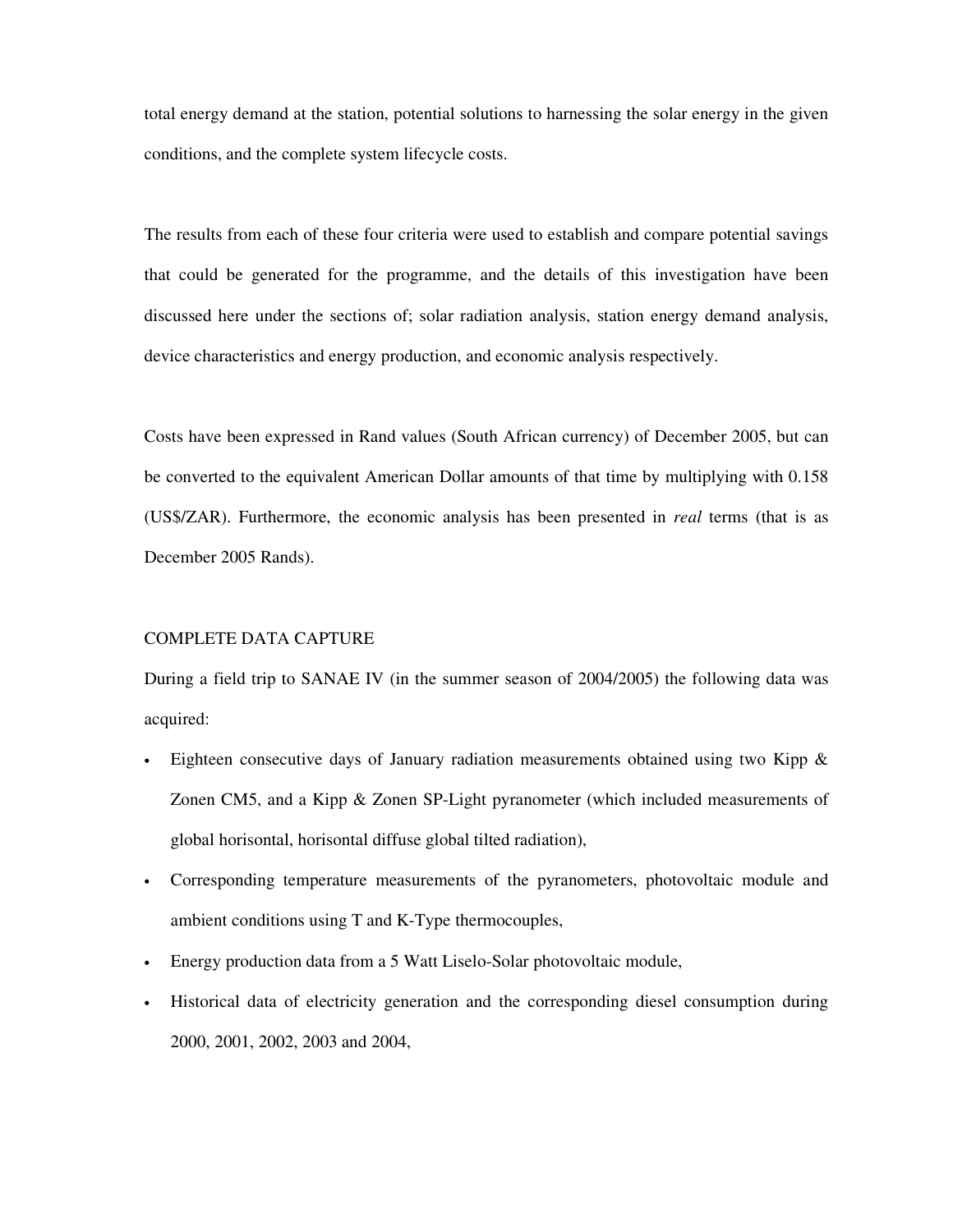- An investigation of the station's fresh water consumption and the production rates of the snow smelter (a device used to melt snow in order to create fresh water for the station), and
- General information regarding all the power systems and power distribution was collected and compiled into an energy audit of the station.

#### SOLAR RADIATION ANALYSIS

A critical component of the feasibility study was an assessment of the solar radiation expected throughout the year at SANAE IV. Significantly, however, there was no historical data available for analysis from the station, except for measurements obtained during a field trip in January 2005 (detailed in the previous section and subsequently referred to in context). Not able to use long term averages to estimate insolation rates a number of other resources were consulted. These included the Langley Research Center of the National Aeronautic and Space Agency (NASA) that has compiled a Surface Meteorology and Solar Energy Dataset (SSE dataset) from; satellite data, ground-based comparisons and various correlations (SSE, 2005). The dataset makes estimates of radiation values available for every location on Earth. Data recorded at the German Neumeyer Station (70°39'S, 8°15'W), located approximately 300 km from SANAE IV and the South African station's closest neighbor, was also utilized (Neumeyer, 2005). Neumeyer is a contributor to the Baseline Surface Radiation Network. Cloud cover data was consulted for comparative purposes, and methodologies presented by Duffie and Beckman (Duffie et al., 1991) were used to approximate insolation on tilted surfaces from values of global horisontal radiation.

This investigation into available radiation established a number of important conditions. Firstly, as can be seen in Figure 1, during January the values provided by the SSE dataset under-predict global horisontal levels of radiation at Neumeyer. It is also evident that the suggested amount of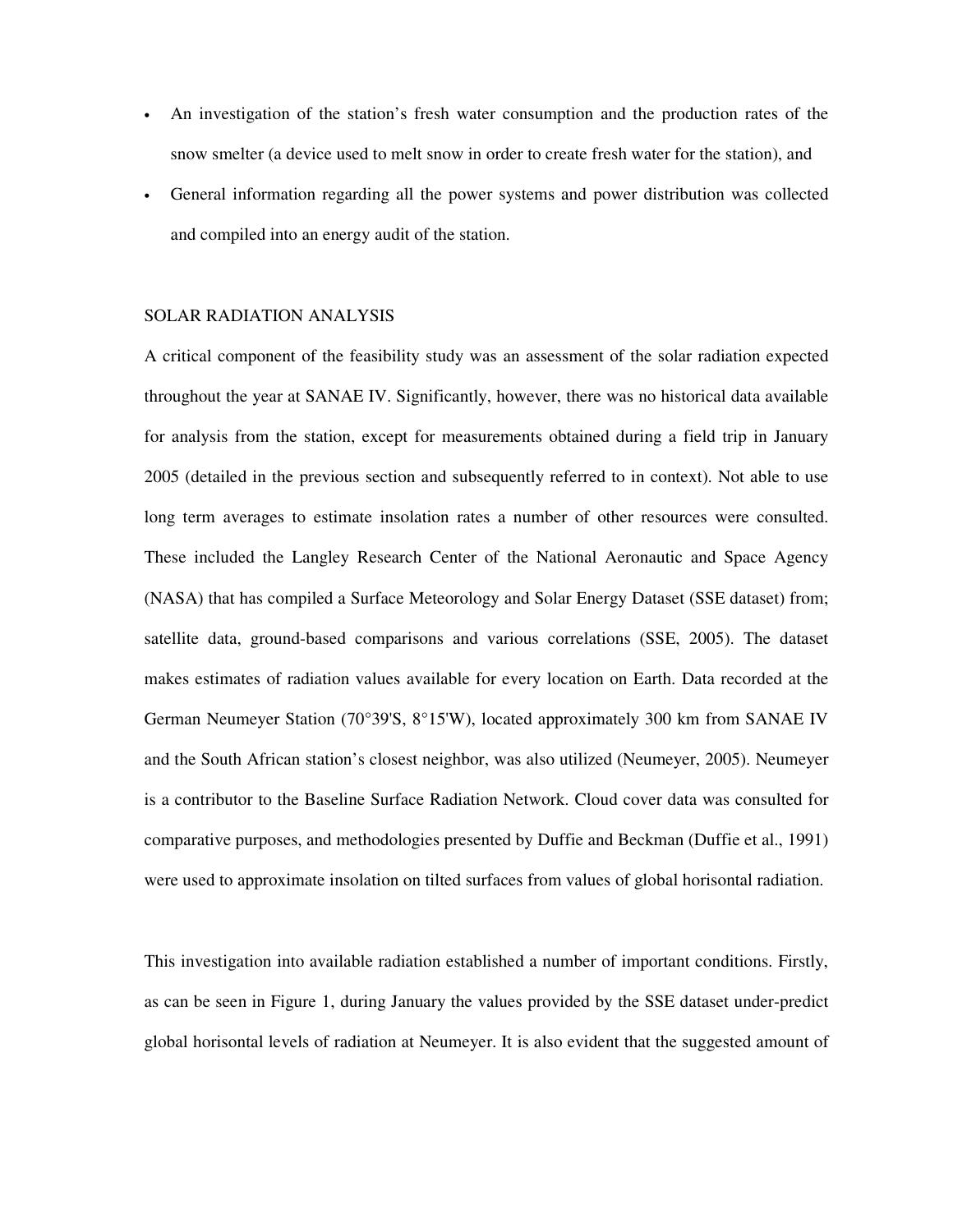diffuse radiation, calculated using the correlation devised by Erbs et al. (Erbs et al., 1982), is underestimated.

Secondly, it was established that the measurements of solar radiation taken at SANAE IV and shown in Figure 2 were obtained during a relatively cloudy period. The clearness index of the data was calculated as 51.2 %, which is less than the long-term January average of Neumeyer (viz. 63.7 %). Yet, Neumeyer is known to have on average greater amounts of cloud-cover than SANAE IV (Neumeyer, 2005; SAWS, 2005). In this instance the SSE dataset values show an acceptable correlation with the measured values of radiation, however. The dataset could therefore at best be used as a conservative approximation of the average global horisontal solar radiation at SANAE IV.

Upper limits of expected radiation at SANAE IV were established by investigating clear-sky conditions. It was found that the clear-sky models of the American Society of Heating, Refrigeration and Air-Conditioning Engineers (ASHRAE), as well as Hottel (Hottel, 1976), both significantly under predicted measured values of radiation, and that the expected value of clearsky January horisontal radiation is 9.1 kWh/m<sup>2</sup>.

Considering that the levels of solar radiation at Neumeyer are higher than the SSE dataset values for SANAE IV, it is evident that the Neumeyer measurements offer a more accurate estimate of the actual conditions at the South African station than those suggested by the dataset. As has been stated already cloud cover levels at Neumeyer are greater than those at SANAE IV (which is true throughout the year), and as such radiation measurements from Neumeyer still offer a conservative estimate of the conditions at SANAE IV. These estimated and slightly adjusted values of global horisontal radiation at SANAE IV are shown in Figure 3 alongside estimates of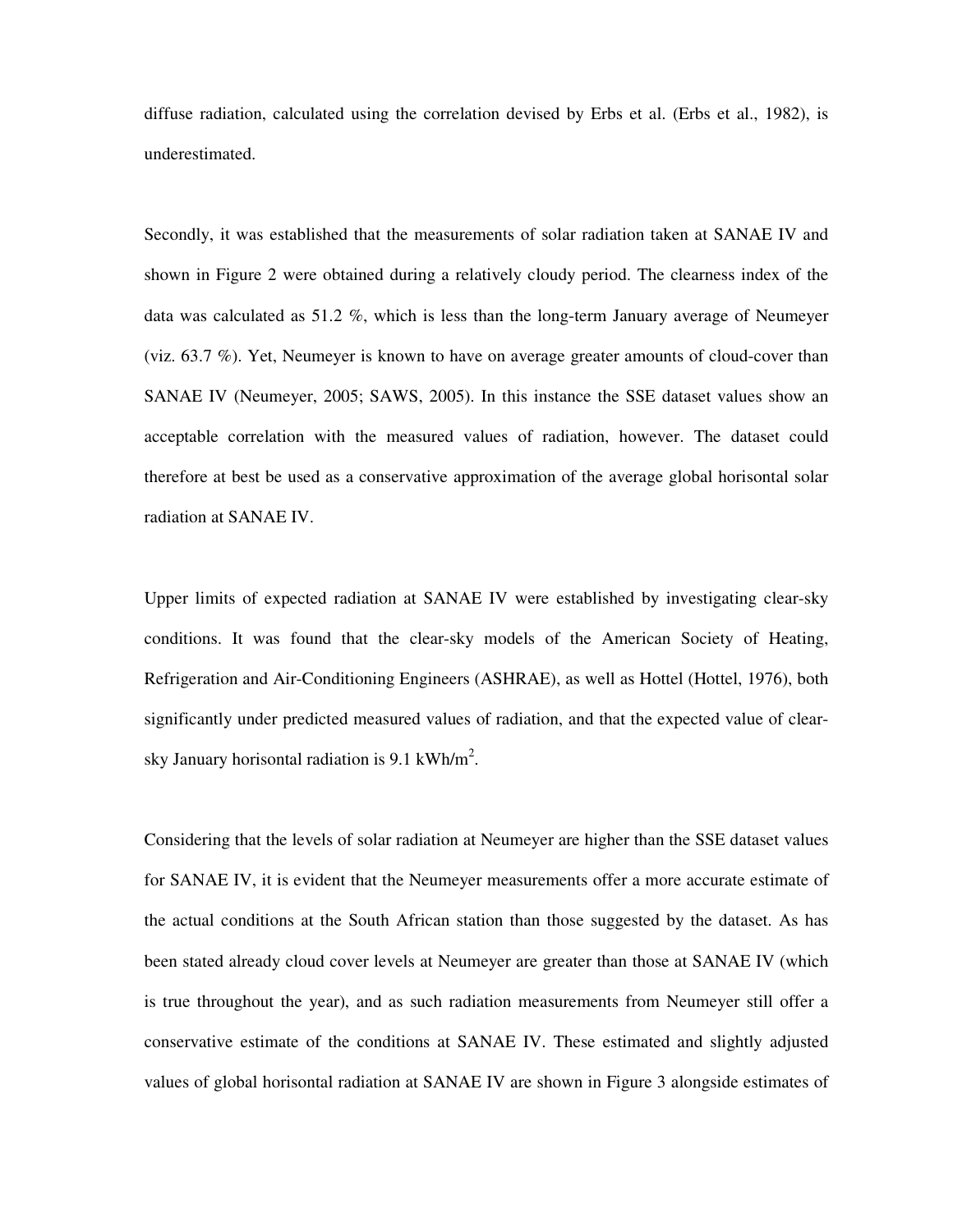radiation at the French Dumont d'Urville (Steel, 1993), Swedish WASA (Henryson et al., 2004) and German Neumeyer (Schmidt et al., 1994) stations for comparison. Note that the value shown for SANAE IV during January is 20 % lower than the clear-sky average (an absolute maximum), however, according to SSE only two clear-sky days are expected in this month. Thus, although the suggested values are lower than the expected averages they must be significantly within 20 % of the actual values. Seasonal variations of up to 17 % are expected from long-term averages (SSE, 2005), and thus the uncertainty is acceptable and a feasibility study erring towards the conservative follows.

Historical data of cloud cover was not appropriate for calculating precise levels of solar radiation at SANAE IV according to Norris (Norris, 1968), whose research concluded that, "…*it is probably impossible to use cloud information to predict solar radiation*".

Estimates of radiation levels on tilted surfaces were derived using the correlation of Perez et al. (Perez et al., 1988) that accounts for horizon brightening and circumsolar radiation are included in Table 1. The table also includes the calculated optimal tilt angles for collector surfaces throughout the year (of both global and beam radiation). A ground reflectivity of 0.7 was used (Duffie et al., 1991), although Schmidt et al. (Schmidt et al., 1994) suggest a value of 0.84 for the German Neumeyer station.

#### STATION ENERGY DEMAND ANALYSIS

Annual diesel demand at SANAE IV amounts to approximately 347 222 liters, of which 297 872 liters is used by the diesel-electric generators for creating electricity and the remainder is used for re-fuelling the fleet of diesel-powered vehicles. Relatively small amounts of petrol and jetfuel are also required at the station to power Skidoos and aircraft respectively, a demand that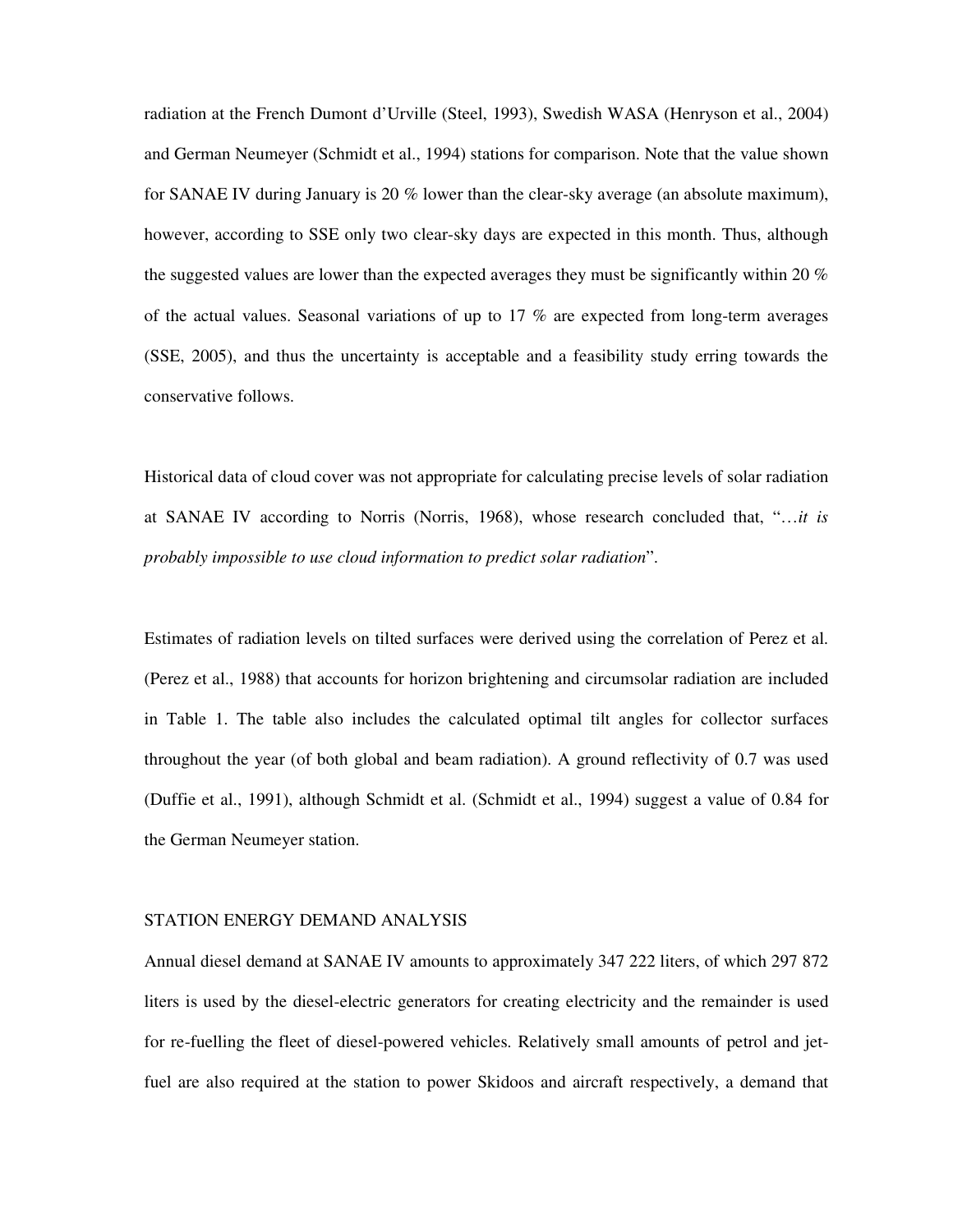totals approximately 5 % of the overall fuel consumption at the station with diesel making up the difference. Annual averages of station electrical energy consumption have been calculated at 2910 kWh per day (a value found to have a fair amount of activity related and seasonal dependence) with estimated maximum and minimum values of 5160 kWh and 1440 kWh respectively.

The station's summer base-load energy consumption (i.e. minimum values) was established as 60 kW, which is supplied by two ADE turbo-charged 442T and one turbo-charged inter-cooled 442Ti diesel-electric generators equipped with waste heat recovery systems. The generators operate with an average electrical efficiency of  $36.4\%$ , thus  $3.6$  kWh of electrical energy is generated from every liter of diesel combusted (since the lower heating value of SAB diesel is 9.8 kWh/L). The electrical mini-grid is a three-phase, 380 VAC and 50 Hz system. Electrical and thermal power distribution of SANAE IV is shown in Figure 4, and an illustration of the average annual diesel consumption in Figure 5.

From an investigation of each of the energy consuming components shown in Figure 4 it was determined that solar energy supplemented either to the SANAE IV electrical mini-grid or to the snow smelter (a device that meets the station's fresh water requirements by melting snow) would offer the greatest benefit to the station (Olivier, 2005). The snow smelter must supply large amounts of fresh water for the summer takeover season, a six-week period during which the number of personnel resident at the station increases from approximately 10 to 80 people. The period is characterized by noticeable increased strain on the electrical generation system and as such load reductions present valuable opportunities for improving operation.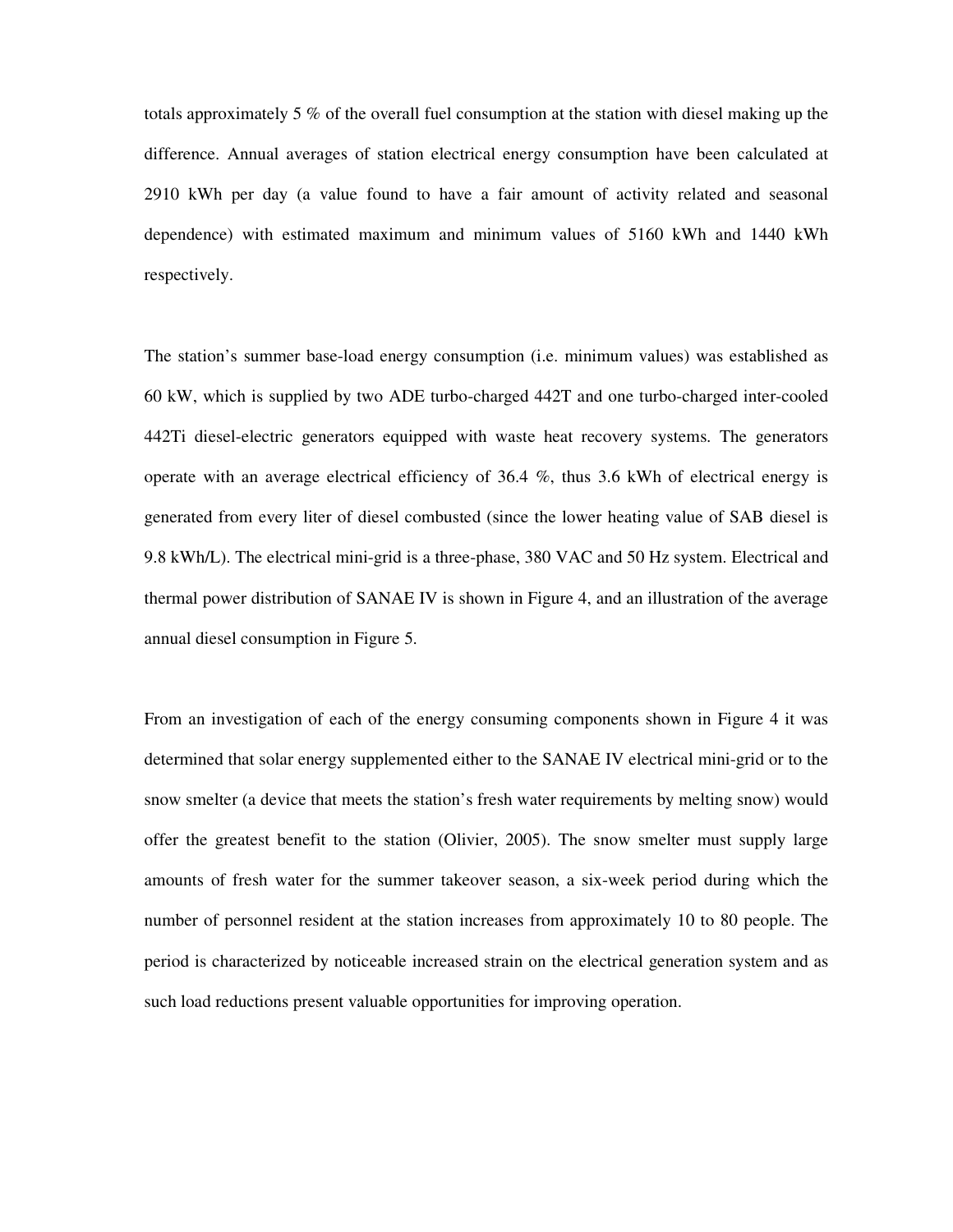Average fresh water consumption rates were determined from measured data and literature (Gleick, 2005) as 80 liters per person per day for all activities at the station. The snow smelter is filled three times per day with snow, and the fluid is heated to 30°C after each filling before the heating elements are switched off to stabilize the water at this temperature. Normally, however, due to the increased need for fresh water during the takeover, the water will be pumped at a temperature of about 10°C.

Thus the snow smelter represents an energy intensive process requiring a minimum of 819 kWh/day during the takeover season, or more than 25 % of average daily takeover electricity consumption of 3096 kWh/day. This vitally important component of the station's operation presents a good match between the availability of solar energy and a need for greater energy supply. Conversely, it was found that the availability of solar energy and the need for space heating in the station, for instance, did not correlate well. In fact, the station required cooling during the summer months (Cencelli, 2002), while solar radiation levels during the winter were too low to justify supplementing the load with solar energy.

#### DEVICE CHARACTERISTICS AND ENERGY PRODUCTION

Characteristics of photovoltaic and solar thermal collectors were investigated in order to establish which devices are best suited for the utilization of solar energy in Antarctica. In order to assess efficiencies of photovoltaic systems the methodology presented by RETScreen (RETScreen, 2005) was implemented, resulting in an estimated overall system efficiency of 13 % (from panel to power-grid, including array and power conditioning losses). Captured solar power is to be transferred from a suggested 40 kWp photovoltaic array to SANAE IV's mini-grid through a three-phase grid-tie inverter. Notice was also taken of research completed at the Australian Antarctic stations which established that, *"…despite the greater collection potential*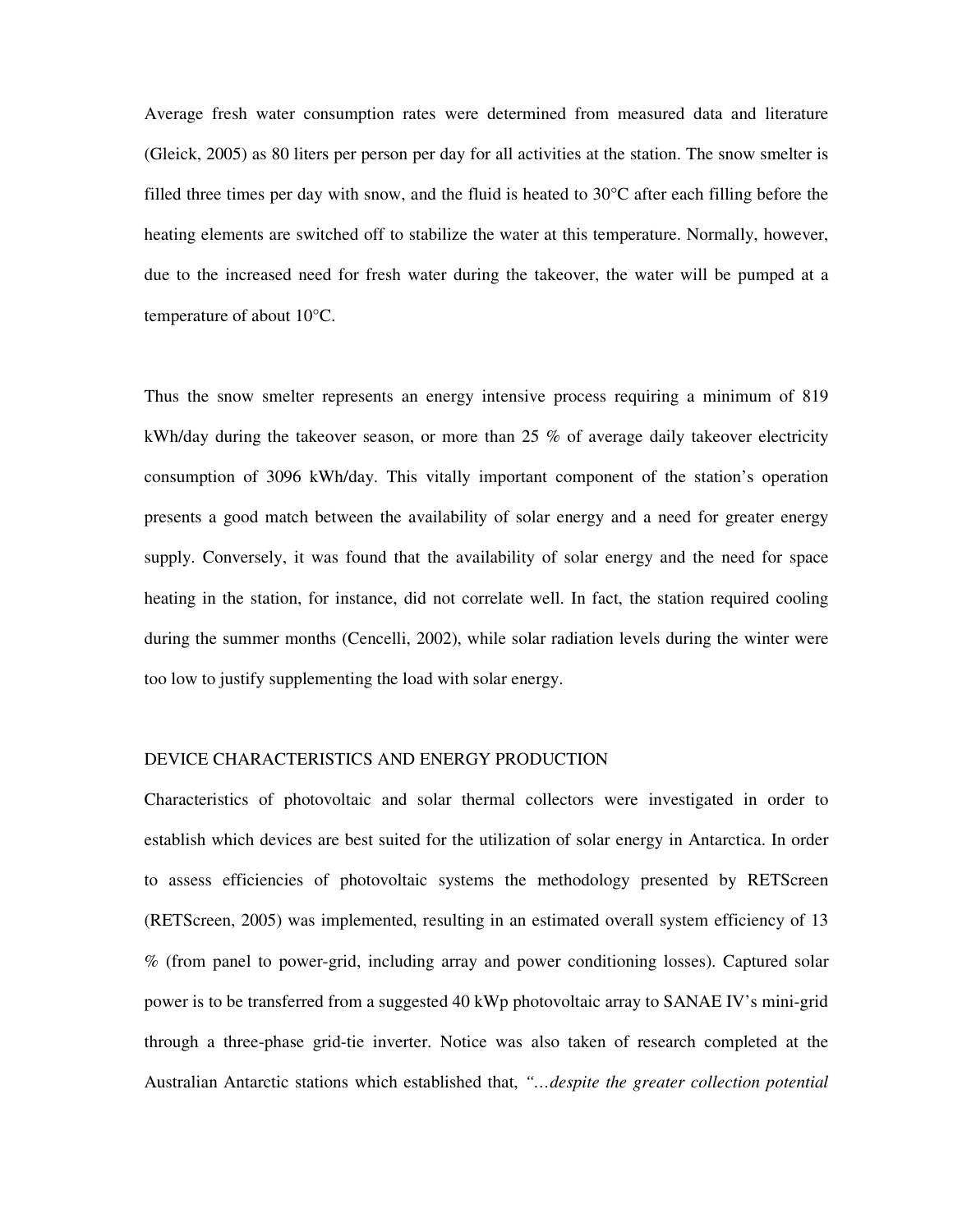*offered by tracking systems, an annually optimized fixed system is the best overall design option when operational costs are assessed on a per area basis*" (Williams et al., 2000).

The solar thermal collector was chosen based on a number of decisive factors. Low process temperatures, low ambient temperatures (resulting in large amounts of heat loss from collectors), the significant proportion of diffuse radiation compared to global radiation at SANAE IV (refer to Figure 2), availability of products, and difficulty in installing or maintaining tracking systems support the choice of flat-plate collectors over concentrating devices. It is also a flat-plate solar collector system (currently the only solar thermal system operational in Antarctica) that is functional at the Australian Davis station, *"…supplying 100 % of the hot water used for personal ablutions and laundry"* (AAD, 2005).

The potential yield of a flat-plate solar collector was investigated by running simulations of the Solahart Bt collector (Solahart, 2005) to estimate potential yields. Figure 6 represents a schematic of the array connection to the snow smelter (a split system) also illustrating the controller and pumps that facilitate the heat transfer from the energy store to the snow smelter by coordinating pumping intervals. The collector is designed with drain-back capabilities, implying that at times of low solar radiation no fluid is present in the collector preventing heat transfer from the snow smelter to the environment. Assumptions include; using estimated average monthly radiation profiles, assuming a fixed average daily production of fresh water and not accounting for the variation in demand and available solar energy, using fixed average monthly ambient temperatures, and estimating the overall heat transfer coefficients for the heat exchanger and for losses from the snow smelter as 1500 W/K.m<sup>2</sup> and 20 W/K.m<sup>2</sup> respectively. The result is an estimated net annual collector efficiency of 29.3 % (viz. an annual production of 60 000 kWh from a possible 204 604 kWh for a tilted array of 143 m<sup>2</sup>).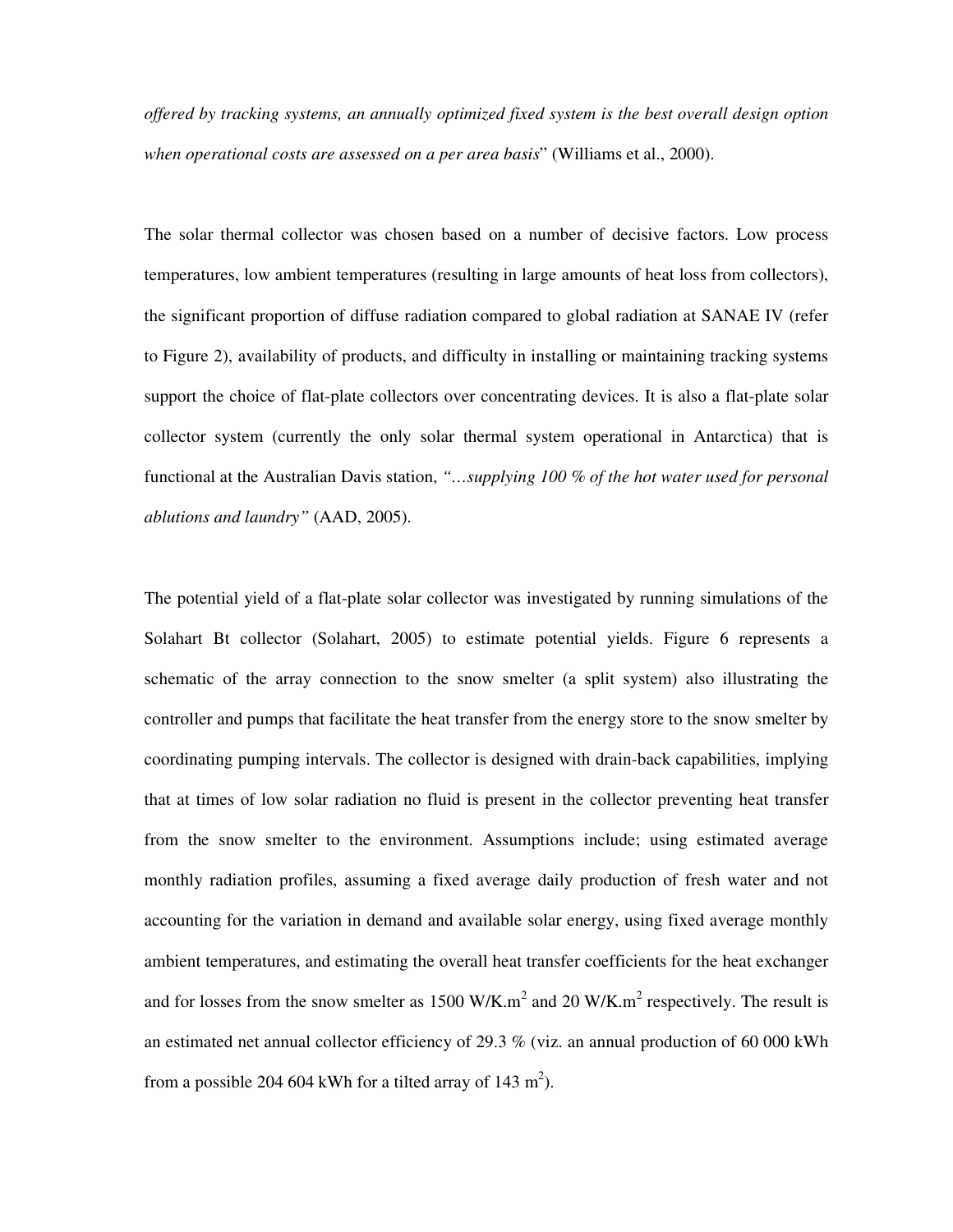#### ECONOMIC ANALYSIS

The basic methodology of the ensuing economic evaluation is detailed in a report created for the South African Department of Environmental Affairs and Tourism (DEAT) entitled "*Cost Benefit Analysis*" (DEAT, 2005). The analysis assesses Net Present Value (NPV), Internal Rates of Return (IRR), Net Annual Worth (NAW), Benefit Cost Ratio (B/C Ratio), payback periods and cost per kWh of energy produced in real monetary terms (i.e. relative to the Rand value in December 2005). A standard Minimum Attractive Rate of Return (MARR, also referred to as a "hurdle rate") of 8 % was used in the analysis.

The NPV is calculated from Equation 1 by summing the initial capital expenditure (*C* ), annual maintenance  $(M)$ , annual labor  $(L)$ , annual fuel  $(F)$  and annual external  $(E)$  costs over the 25year lifetime of the project. External savings (or savings generated by reducing the programme's impact on the environment) have been taken from values suggested by Teetz (Teetz, 2003) as 5.61 R/L. The final purchase price of diesel included transport expenses to the station, and pointof-use costs were established as three times more expensive than the original purchase price of 5.36 R/L (Teetz, 2003; Guichard, 1996; Steel, 1993; Guichard, 1994). Fuel savings of the photovoltaic and flat-plate solar thermal systems amounted to 9 958 liters and 12 244 liters respectively. Purchase prices of 35 R/Wp were used for the photovoltaic panels, while Solahart Bt flat-plate collectors can be purchased from R 7000 per panel (of 1.98 m<sup>2</sup>).

$$
NPV = \sum_{n=0}^{N} (C_n + M_n + L_n + F_n + E_n) \cdot \left(\frac{1}{(1+i)^n}\right)
$$
 (1)

Figures 7 and 8 illustrate the results of installing the recommended photovoltaic or solar thermal systems respectively (i.e. a hybrid solar-diesel system) at a MARR of 8 % and fuel price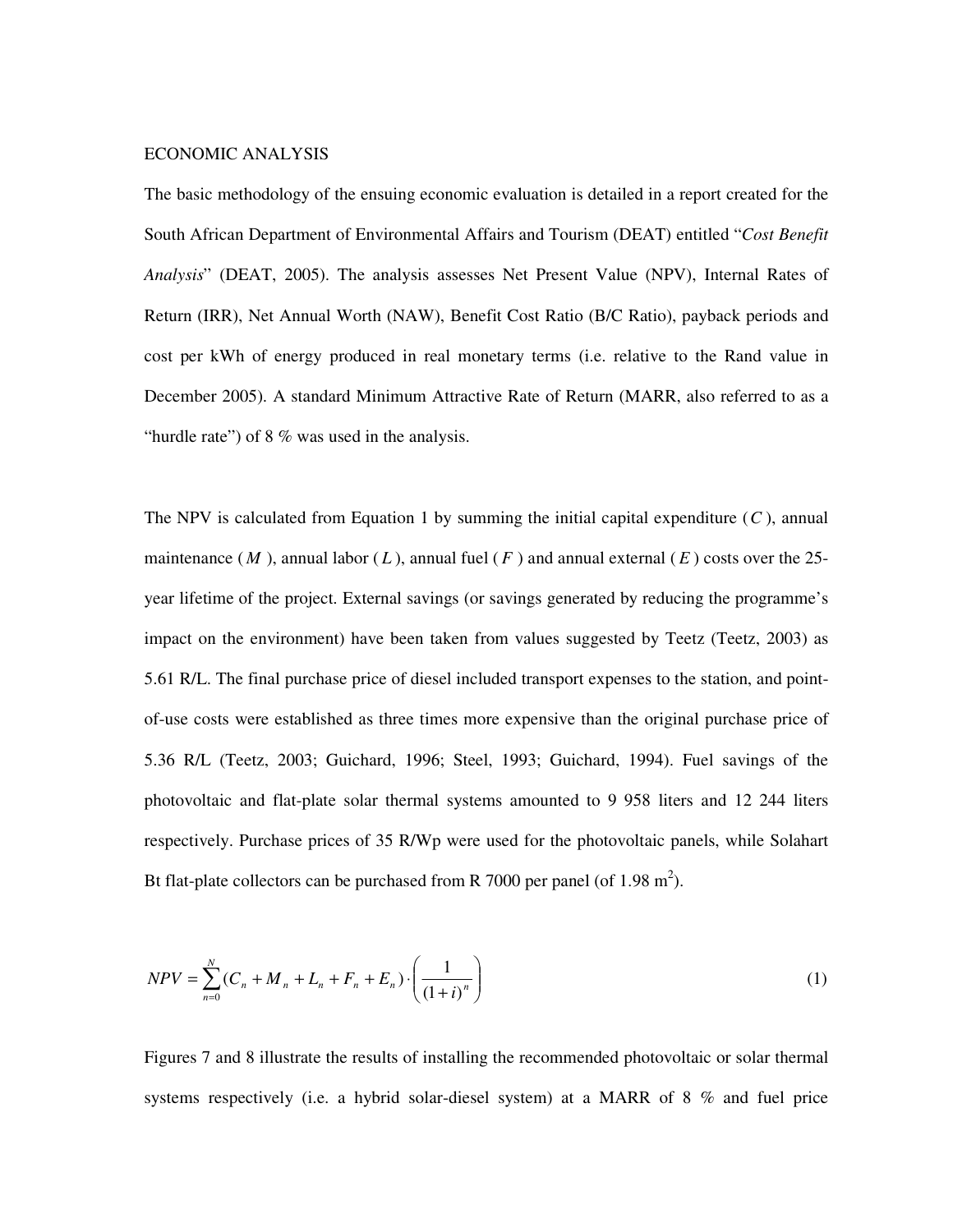escalation rate of 5 %. The IRR shown in Table 2 is calculated by solving Equation 3, where the PWF (Present Worth Factor) is defined by Equation 2. The PWF is a function of an interest rate (*i* ), and time-period in years ( *n* ).

$$
PWF(i,n) = \frac{1}{(1+i)^n} \tag{2}
$$

$$
\sum_{k=0}^{N} (PWF(IRR, k)) \cdot Income_k = \sum_{k=0}^{N} (PWF(IRR, k)) \cdot Expenses_k \tag{3}
$$

B/C Ratios given in Table 2 are established by calculating the value of B/C ratios from Equation 4.

$$
BC = \frac{\sum_{k=0}^{N} (PWF(MARR, k)) \cdot Income_k}{\sum_{k=0}^{N} (PWF(MARR, k)) \cdot Expenses_k}
$$
\n(4)

Final energy generation costs for the Diesel-Photovoltaic and Diesel-Solar Thermal hybrid systems were calculated as 3.20 R/kWh and 3.13 R/kWh respectively. They are calculated by solving Equation 5.

$$
Cost = \frac{\sum_{k=0}^{N} (PWF(MARR, k)) \cdot Expenses_k}{\sum_{k=0}^{N} AnnualEnergy \text{Pr} oduction_k}
$$
\n(5)

The feasibility of the suggested solar system hinges largely on the economic benefits achievable by commissioning the recommended devices. In the light of difficult to establish criteria such as changing fuel purchase prices, the cost of transporting fuel to Antarctica, installation costs,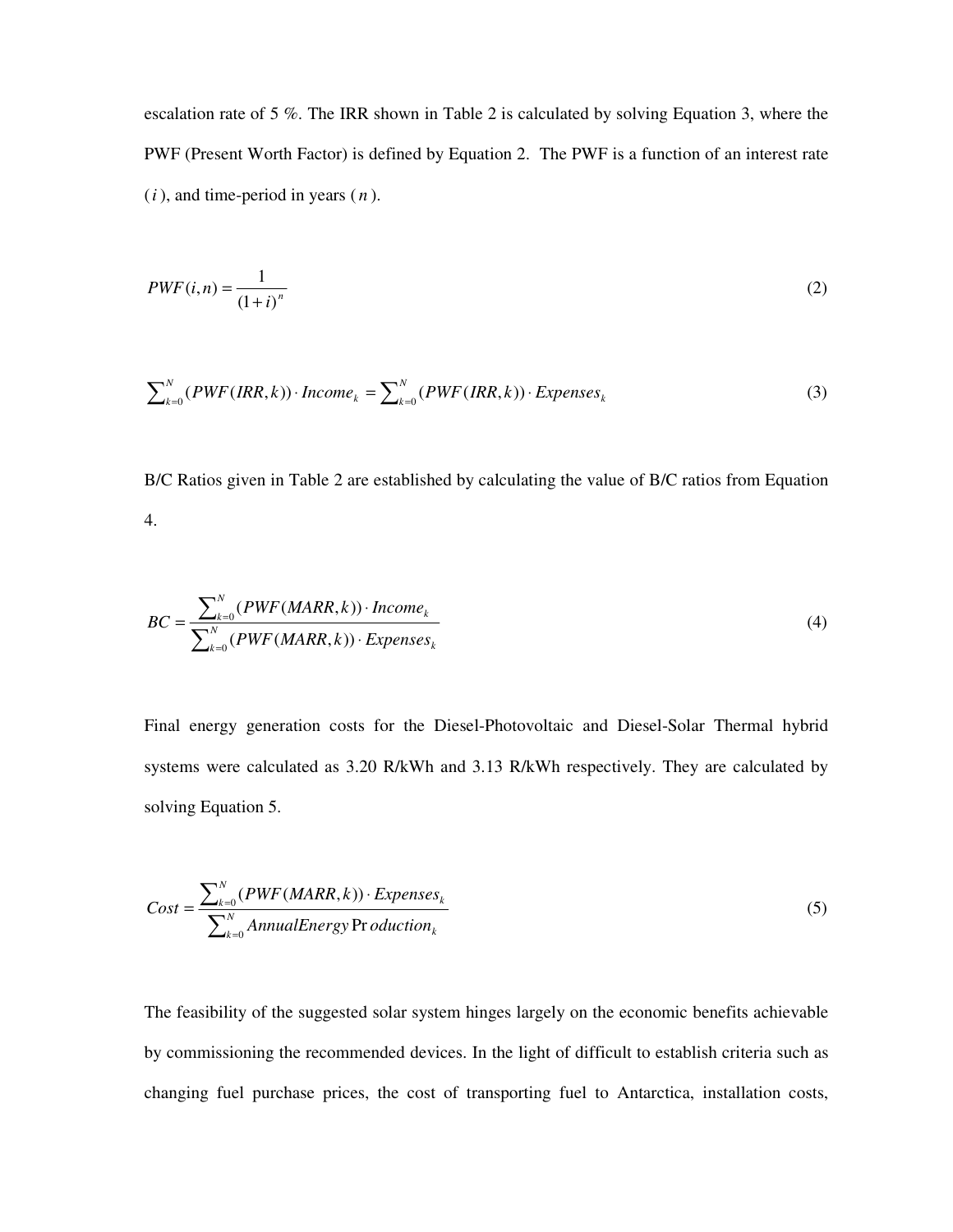annual maintenance costs and external savings, the results of this analysis are subject to change. Care has been taken, however, to establish how sensitive the suggested system is to this change (as is evident in Table 2), and to use conservative estimates where applicable.

#### **CONCLUSION**

The presented analysis procedure was found to be applicable for assessing the solar energy potential at SANAE IV in Antarctica. Although the decrease in fuel consumption from the suggested solar systems is relatively small (viz. 3-4 % of average annual diesel consumption), financial savings generated and electrical load reduction in the demanding summer takeover months justify effort expended. This is especially true if external costs are considered. The short payback period of the suggested flat-plate solar thermal system of 6 years is also very attractive. The results clearly show that the proposed hybrid systems are technically feasible, as well as economically viable for utilizing solar energy at SANAE IV.

#### Acknowledgements

The authors would like to thank the South African Department of Environmental Affairs and Tourism, Subdirectorate Antarctica and Islands for funding and logistical support, as well as the South African Department of Science and Technology who through the South African National Research Foundation also contributed in funding.

## Appendices

# A1: SAMPLE CALCULATIONS OF ECONOMIC ANALYSIS FOR THE PHOTVOLTAIC SYSTEM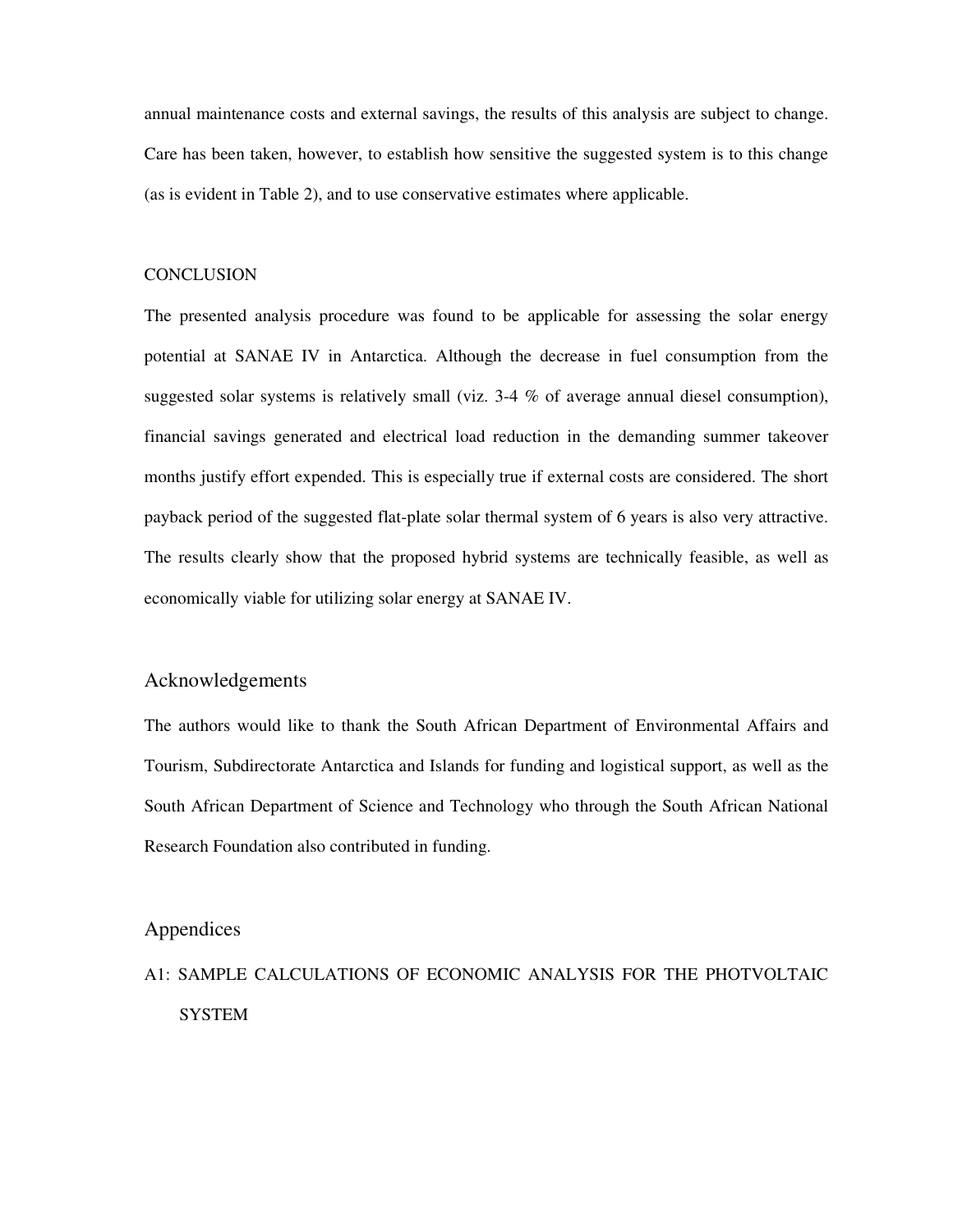A mathematical analysis subordinate to discussion of the economic evaluation above (in the section entitled Economic Analysis) has been included below. Table A1 provides a list of all annual costs, after which the relevant sample calculations are given.

| Cost Item                       | Diesel-only system | Diesel-photovoltaic | Diesel-Solar Thermal |
|---------------------------------|--------------------|---------------------|----------------------|
|                                 | (Rand)             | system (Rand)       | system (Rand)        |
| Initial Capital Expenditure (C) | 0.00               | $-1653167.13$       | $-881200.00$         |
| Annual Maintenance Cost (M)     | $-3000000$         | $-103802.10$        | $-63700.00$          |
| Annual Labor Cost (L)           | $-2000000$         | $-21000.00$         | $-25000.00$          |
| Annual Fuel Cost (F)            | $-5038455.74$      | -4 870 319.96       | $-4831712.89$        |
| Annual External Cost (E)        | 0.00               | 53 554.11           | 65 851.12            |

Table A1: List of annual system costs pertaining to Equation 1

#### **Net Present Value**

The NPV of cash flows has been calculated with the help of Equations 1 and 2. For example, the NPV of cash flows for the diesel-only system (excluding externalities) after the first year equals the total costs at the end of year 1 brought back by the PWF with an interest rate equal to the hurdle rate.

$$
NPV = \sum_{n=0}^{N} (C_n + M_n + L_n + F_n) \cdot \left(\frac{1}{(1+i)^n}\right)
$$

$$
NPV = -5079770.85 \cdot \left(\frac{1}{(1+0.08)^{1}}\right)
$$

## **Internal Rate of Return**

The IRR can easily be calculated with the help of Microsoft Excel's formulae function, however, by way of example the formula and sample calculation is given here. The IRR is that interest rate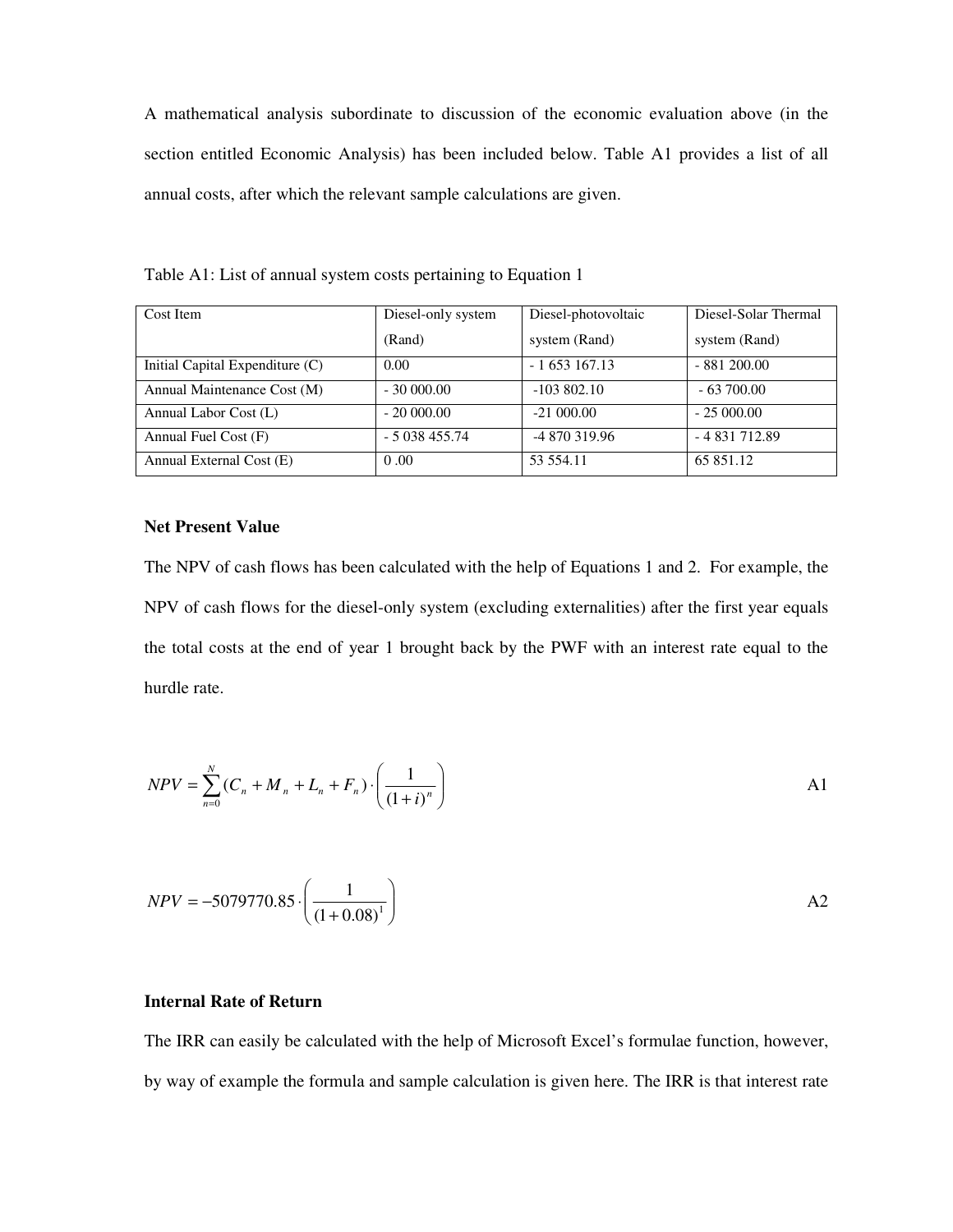which solves Equation A3. For example, the IRR in Table A2 at the end of year six is calculated from the column "Yearly Cashflows" in the same table as:

$$
\sum_{k=0}^{N} (PWF(IRR, k)) \cdot Income_k = \sum_{k=0}^{N} (PWF(IRR, k)) \cdot Expenses_k
$$

Which is solved by:

$$
1653167.13\left[\frac{1}{(1+0.1983)^{0}}\right] = 92585.66\left[\frac{1}{(1+0.1983)^{1}}\right] + 100236.95\left[\frac{1}{(1+0.1983)^{2}}\right] + 108301.02\left[\frac{1}{(1+0.1983)^{3}}\right] + ...
$$
  
...116798.22 $\left[\frac{1}{(1+0.1983)^{4}}\right] + 125752.34\left[\frac{1}{(1+0.1983)^{5}}\right] + 135184.67\left[\frac{1}{(1+0.1983)^{6}}\right]$   
AA4

## **Benefit Cost Ratio**

The B/C Ratio is easily calculated as the sum of the total benefits projected to the same point in time (in this instance the NPV) divided by the sum of the total costs. Therefore (excluding externalities):

$$
BC = \frac{\sum_{k=0}^{N} (PWF(MARR, k)) \cdot Income_k}{\sum_{k=0}^{N} (PWF(MARR, k)) \cdot Expenses_k}
$$

Which can be calculated from the first four columns in Table A1 (viz. Capital, Fuel, Maintenance and Labour), where "Fuel" is the only column that represents an income as given in Equation A5. Thus, the B/C-Ratio at the end of year 1 is calculated as: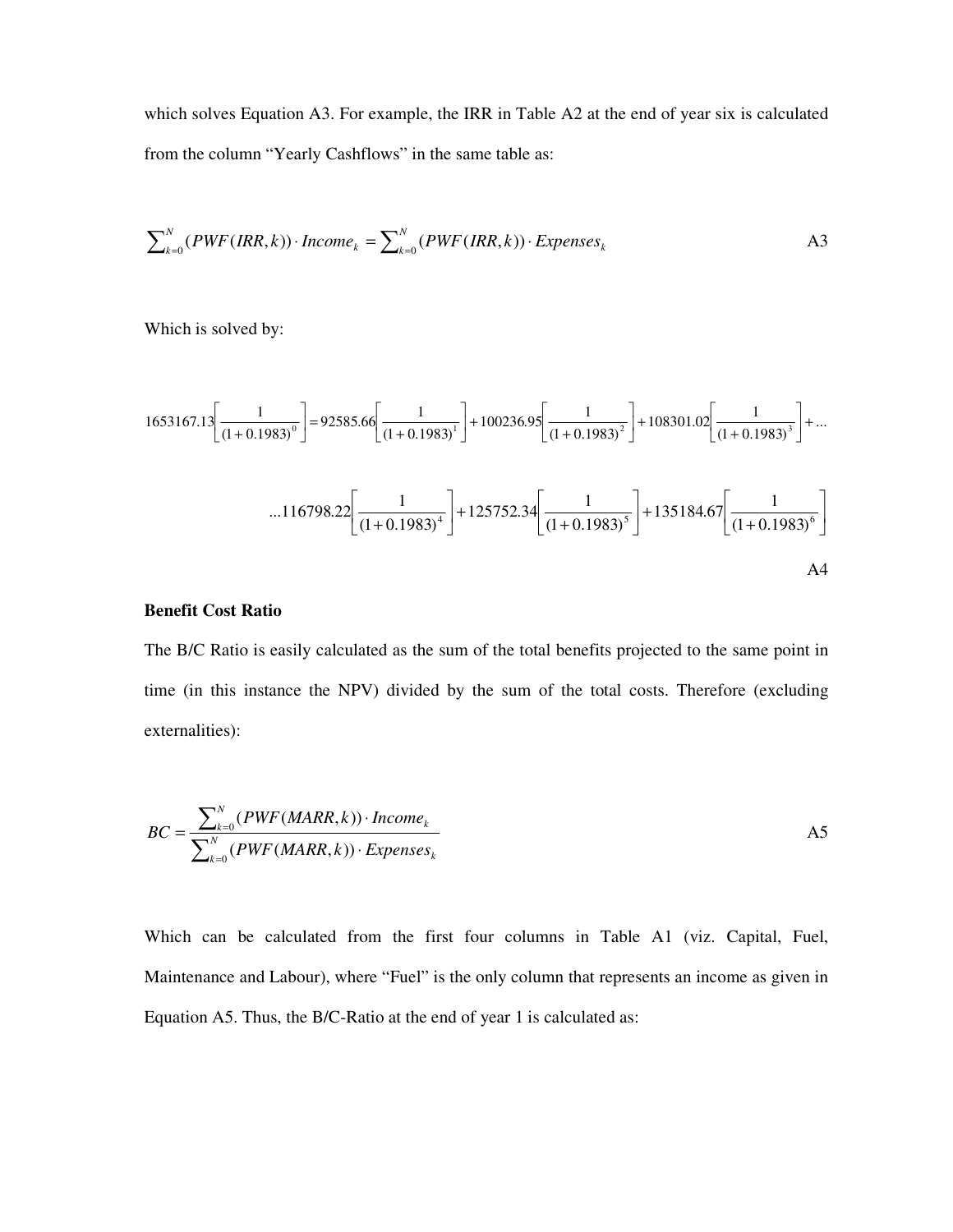$$
BC = \frac{\left[\frac{1}{(1+0.08)^{1}}\right] \cdot 168135.79}{\left[\frac{1}{(1+0.08)^{0}}\right] \cdot 1653167.13 + \left[\frac{1}{(1+0.08)^{1}}\right] \cdot 74540.13 + \left[\frac{1}{(1+0.08)^{1}}\right] \cdot 1010}
$$

## **Cost of Energy Produced**

The cost of energy generation has been calculated by; summing the respective total costs of the system in question (i.e. diesel-only or hybrid) over the 25-year project lifetime, and then dividing by the power generated after that amount of time.

$$
Cost = \frac{\sum_{k=0}^{N} (PWF(MARR, k)) \cdot Expenses_k}{\sum_{k=0}^{N} AnnualEnergy \text{Pr} oduction_k}
$$

Thus, the normal generation costs of the diesel-only system are calculated as (cost values can be seen at the bottom of Table A1):

$$
Cost = \frac{0 + 84903277.43 + 351801.17 + 234534.11}{24 \cdot 1061971}
$$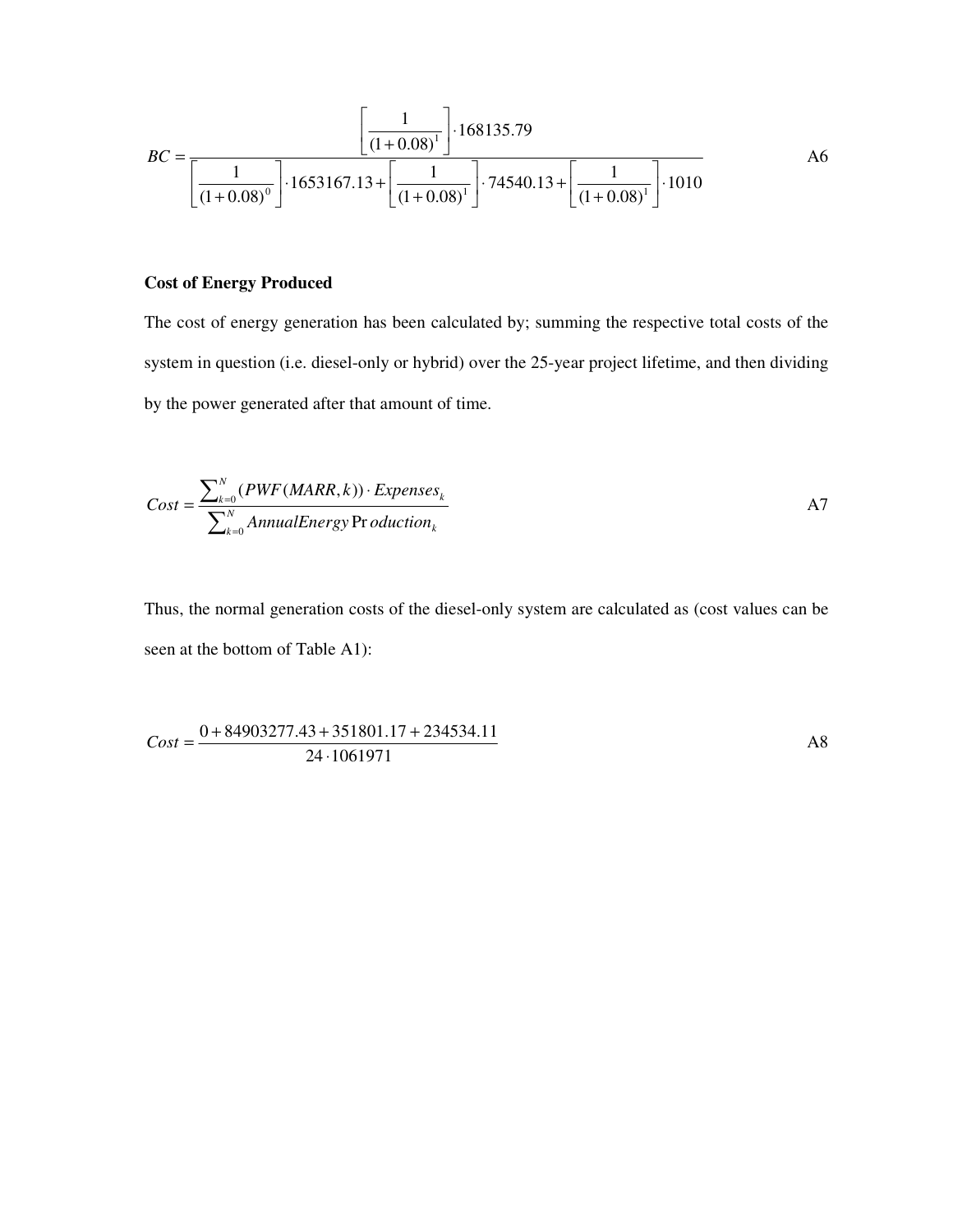|    | A    | в                         | Α                                     | в                 | A            | в                  | A            | B            | A               | в               |
|----|------|---------------------------|---------------------------------------|-------------------|--------------|--------------------|--------------|--------------|-----------------|-----------------|
|    |      | <b>CAPITAL INVESTMENT</b> |                                       | <b>FUEL COSTS</b> |              | <b>MAINTENANCE</b> | <b>LABOR</b> |              | <b>TOTAL</b>    |                 |
|    | 0.00 | -1 653 167.13             | 0.00                                  | 0.00              | 0.00         | 0.00               | 0.00         | 0.00         | 0.00            | -1 653 167.13   |
|    | 0.00 | 0.00                      | -5 029 270.85                         | -4 861 135.06     | $-30300.00$  | $-104840.13$       | $-20200.00$  | $-21210.00$  | -5 079 770.85   | -4 987 185.18   |
|    | 0.00 | 0.00                      | -5 280 734.39                         | -5 104 191.81     | $-30603.00$  | -105 888.53        | $-20402.00$  | $-21422.10$  | -5 331 739.39   | -5 231 502.44   |
|    | 0.00 | 0.00                      | -5 544 771.11                         | -5 359 401.40     | $-3099.03$   | -106 947.41        | $-20606.02$  | -21 636.32   | -5 596 286.16   | -5 487 985.14   |
|    | 0.00 | 0.00                      | -5 822 009.67                         | -5 627 371.47     | $-31218.12$  | -108 016.89        | $-20812.08$  | $-21852.68$  | -5 874 039.87   | -5 757 241.04   |
|    | 0.00 | 0.00                      | -6 113 110.15                         | -5 908 740.05     | -31 530.30   | -109 097.05        | $-21020.20$  | -22 071.21   | -6 165 660.65   | -6 039 908.31   |
|    | 0.00 | 0.00                      | -6418765.66                           | -6 204 177.05     | $-31845.60$  | $-110$ 188.03      | $-21230.40$  | -22 291.92   | -6 471 841.66   | -6 336 657.00   |
|    | 0.00 | 0.00                      | -6 739 703.94                         | -6 514 385.90     | $-32$ 164.06 | $-111289.91$       | $-21442.71$  | $-22514.84$  | -6 793 310.71   | -6 648 190.65   |
|    | 0.00 | 0.00                      | -7 076 689.14                         | -6 840 105.20     | $-32485.70$  | -112 402.80        | $-21657.13$  | -22 739.99   | -7 130 831.97   | -6 975 247.99   |
|    | 0.00 | 0.00                      | -7 430 523.59                         | -7 182 110.46     | $-32810.56$  | -113 526.83        | -21 873.71   | -22 967.39   | -7 485 207.86   | -7 318 604.68   |
| 10 | 0.00 | 0.00                      | -7802 049.77                          | -7 541 215.98     | $-33138.66$  | $-114662.10$       | $-22092.44$  | -23 197.06   | -7 857 280.88   | -7 679 075.14   |
| 11 | 0.00 | 0.00                      | -8 192 152.26                         | -7 918 276.78     | -33 470.05   | -115 808.72        | -22 313.37   | $-23429.04$  | -8 247 935.68   | -8 057 514.54   |
| 12 | 0.00 | 0.00                      | -8 601 759.87                         | -8 314 190.62     | -33 804.75   | $-116966.81$       | $-22536.50$  | -23 663.33   | -8 658 101.13   | -8 454 820.75   |
| 13 | 0.00 | 0.00                      | -9 031 847.87                         | -8729900.15       | $-34$ 142.80 | -118 136.48        | -22 761.87   | -23 899.96   | -9 088 752.53   | -8 871 936.58   |
| 14 | 0.00 | 0.00                      | -9 483 440.26                         | -9 166 395.16     | $-34484.23$  | -119 317.84        | $-22989.48$  | -24 138.96   | -9 540 913.97   | -9 309 851.96   |
| 15 | 0.00 | 0.00                      | -9 957 612.27                         | -9 624 714.91     | -34 829.07   | $-120511.02$       | -23 219.38   | -24 380.35   | -10 015 660.72  | -9 769 606.28   |
| 16 | 0.00 | 0.00                      | -10 455 492.89                        | -10 105 950.66    | -35 177.36   | $-121716.13$       | $-23451.57$  | $-24624.15$  | -10 514 121.82  | -10 252 290.94  |
| 17 | 0.00 | 0.00                      | -10 978 267.53                        | -10 611 248.19    | $-35529.13$  | -122 933.29        | $-23686.09$  | -24 870.39   | -11 037 482.75  | -10 759 051.88  |
| 18 | 0.00 | 0.00                      | -11 527 180.91                        | -11 141 810.60    | -35 884.42   | -124 162.62        | -23 922.95   | $-25119.10$  | -11 586 988.28  | -11 291 092.32  |
| 19 | 0.00 | 0.00                      | -12 103 539.95                        | -11 698 901.13    | -36 243.27   | -125 404.25        | $-24$ 162.18 | -25 370.29   | -12 163 945.40  | -11 849 675.67  |
| 20 | 0.00 | 0.00                      | -12 708 716.95                        | -12 283 846.19    | -36 605.70   | -126 658.29        | -24 403.80   | -25 623.99   | -12 769 726.45  | -12 436 128.47  |
| 21 | 0.00 | 0.00                      | -13 344 152.80                        | -12 898 038.50    | $-36971.76$  | $-127924.88$       | $-24647.84$  | -25 880.23   | -13 405 772.40  | -13 051 843.60  |
| 22 | 0.00 | 0.00                      | -14 011 360.44                        | -13 542 940.42    | $-37341.48$  | $-129204.13$       | -24 894.32   | -26 139.03   | -14 073 596.23  | -13 698 283.58  |
| 23 | 0.00 | 0.00                      | -14 711 928.46                        | -14 220 087.44    | $-37714.89$  | -130 496.17        | $-25143.26$  | $-26400.42$  | -14 774 786.61  | -14 376 984.03  |
| 24 | 0.00 | 0.00                      | -15 447 524.88                        | -14 931 091.82    | -38 092.04   | $-131801.13$       | $-25394.69$  | -26 664.43   | -15 511 011.62  | -15 089 557.37  |
| 25 | 0.00 | 0.00                      | -16 219 901.13                        | -15 677 646.41    | -38 472.96   | -133 119.14        | $-25648.64$  | -26 931.07   | -16 284 022.73  | -15 837 696.62  |
| PV |      |                           | R 0.00R -1 653 167.13R -84 748 502.27 | R-81 915 237.43   | R-351 801.17 | R-1 217 256.71     | R-234 534.11 | R-246 260.82 | R-85 334 837.55 | R-85 031 922.09 |

Table A1: Sample results for the solar PV system (column A is for diesel-only and column B is for the hybrid system)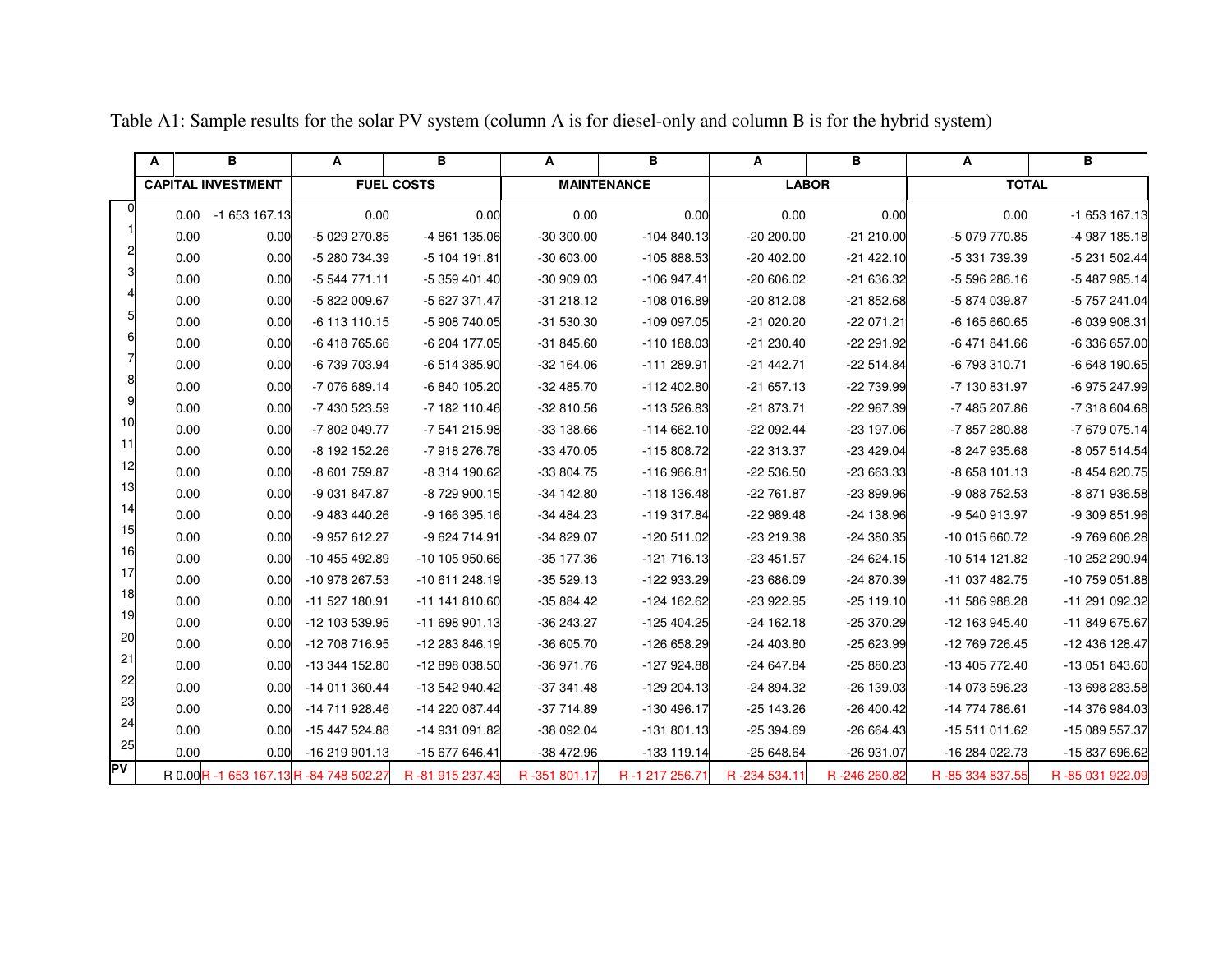|                                         |                         | R4859484.36                                                  | R 924 710.81                                     | R 621 795.35                   | R 621 795.35         | R4237689.01                          | R 302 915.46                            | R 302 915.46               |                  | R-85 334 837.55 R-85 031 922.09 |
|-----------------------------------------|-------------------------|--------------------------------------------------------------|--------------------------------------------------|--------------------------------|----------------------|--------------------------------------|-----------------------------------------|----------------------------|------------------|---------------------------------|
| 1.12                                    | 9.52%                   | 4859484.36                                                   | 924710.81                                        | 621795.35                      | 67999.51             | 4 237 689.01                         | 302 915.46                              | 446 326 11                 | -85 031 922.09   | -85 334 837.55                  |
| 1.09                                    | 9.25%                   | 4 403 229.10                                                 | 849 610.06                                       | 611866.20                      | 67 326.25            | 3791362.90                           | 237 743.86                              | 421 454.25                 | -82 719 334.81   | -82 957 078.67                  |
| 1.07                                    | 8.94%                   | 3971157.55                                                   | 772529.70                                        | 601 248.90                     | 66 659.65            | 369 908.66<br>ო                      | 171 280.81                              | 397802.58                  | -80 339 721 61   | -80 511 002.42                  |
| 1.04                                    | 8.60%                   | 562 001.82<br>ო                                              | 693 424.68                                       | 589 895.74                     | 65 999.66            | 972106.08<br>$\mathbf{\alpha}$       | 103528.95                               | 375312.65                  | $-77891101.49$   | -77 994 630.43                  |
| 1.01                                    | 8.21%                   | 3 174 549.15                                                 | 612 249.47                                       | 577755.73                      | 65 346.19            | 596793.43<br>$\overline{\mathsf{N}}$ | 34 493.75                               | 353928.79                  | $-75371432.26$   | $-75405926.01$                  |
| 0.99                                    | 7.77%                   | 2807638.97                                                   | 528958.09                                        | 564 774.33                     | 64 699.20            | 242864.63<br>$\overline{\mathsf{N}}$ | $-35816.24$                             | 333 597.98                 | $-72778608.51$   | $-72$ 742 792.27                |
| 0.96                                    | 7.26%                   | 2460159.89                                                   | 443504.14                                        | 550 893.23                     | 64 058.62            | 909 266.65                           | $-107389.09$                            | 314 269.73                 | $-70$ 110 459.44 | -70 003 070.35                  |
| 0.93                                    | 6.69%                   | 2 131 047.00                                                 | 355840.90                                        | 536 050.08                     | 63 424.37            | 594 996.92                           | $-180209.18$                            | 295 895.96                 | $-67364746.63$   | -67 184 537.45                  |
| 0.89                                    | 6.02%                   | 819 279.15                                                   | 265 921.34                                       | 520 178.19                     | 62 796.41            | 299 100.96                           | $-254256.86$                            | 278 430.88                 | -64 539 161.74   | -64 284 904.89                  |
| 0.86                                    | 5.25%                   | 523 876.36                                                   | 173 698.19                                       | 503 206.27                     | 62 174.66            | 020670.09                            | $-329508.08$                            | 261830.88                  | -61 631 324.07   | -61 301 816.00                  |
| 0.83                                    | 4.34%                   | 243 897.29                                                   | 79124.07                                         | 485058.08                      | 61 559.07            | 758839.21                            | $-405934.01$                            | 246 054.44                 | -58 638 778.08   | -58 232 844.06                  |
| 0.79                                    | 3.28%                   | 978 436.86                                                   | $-17848.54$                                      | 465 652.09                     | 60 949.57            | 512784.77                            | $-483500.64$                            | 231 062.02                 | -55 558 990.74   | -55 075 490.10                  |
| 0.75                                    | 2.03%                   | 726 623.89                                                   | $-117267.11$                                     | 444 901.14                     | 60 346.11            | 281722.75                            | $-562$ 168.25                           | 216815.95                  | -52 389 348.84   | -51 827 180.59                  |
| 0.71                                    | 0.53%                   | 487618.80                                                    | 219179.03                                        | 422712.00                      | 59 748.63            | 64906.80                             | $-641891.02$                            | 203 280.37                 | $-49$ 127 156.17 | -48 485 265.15                  |
| 0.67                                    | $-1.28%$                | 260 611.42                                                   | 323 631.46                                       | 398 985.00                     | 59 157.06            | $-138373.57$                         | $-722616.46$                            | 190421.14                  | -45 769 630.53   | -45 047 014.07                  |
| 0.63                                    | $-3.50%$                | 44818.83                                                     | -430 671.27                                      | 373 613.55                     | 58 571.34            | -328 794.71                          | $-804284.82$                            | 178 205.73                 | $-42313900.65$   | -41509615.83                    |
| 0.59                                    | $-6.23%$                | $-160516.77$                                                 | 540 344.87                                       | 346483.68                      | 57 991.43            | -507 000.45                          | $-886828.56$                            | 166 603.18                 | -38 757 003.05   | -37 870 174.49                  |
| 0.54                                    | $-9.68%$                | $-356$ 130.09                                                | -652 698.09                                      | 317473.53                      | 57417.26             | $-67360363$                          | $-970$ 171.62                           | 155 583.98                 | -35 095 878.62   | $-34$ 125 706.99                |
| 0.49                                    | $-14.08%$               | 542 734.83                                                   | $-767776.03$                                     | 286452.77                      | 56 848.77            | 829 187.60                           | $-1054228.81$                           | 145 120.06                 | $-31$ 327 369.17 | -30 273 140.36                  |
| 0.43                                    | $-19.83%$               | $-721025.60$                                                 | -885 622.90                                      | 253 282.06                     | 56 285 91            | -974 307.66                          | 38 904.97<br>두                          | 135 184.67                 | $-27448213.78$   | -26 309 308.81                  |
| 0.38                                    |                         | B91 679.94 #NUM!                                             | $-1006281.85$                                    | 217812.39                      | 55 728.62            | $-1109492.33$                        | $-1$ 224 094.24                         | 125752.34                  | $-23455045.00$   | $-22220950.76$                  |
| 0.31                                    |                         | -1 055 360.24 #NUM!                                          | $-1129794.74$                                    | 179884.43                      | 55 176.86            | $-1235244.67$                        | 309 679.17<br>٣                         | 116798.82                  | $-19344384.89$   | -18 034 705.73                  |
| 0.25                                    |                         | 212 715.70 #NUM!<br>$\overline{\tau}$                        | 256 202.00<br>$\overline{\mathcal{L}}$           | 39 327.79                      | 54 630.55            | $-1352043.49$                        | 395 529.79<br>π                         | 108 301.02                 | $-15$ 112 640.86 | $-13717111.07$                  |
| 0.17                                    | <b>IMUM#</b>            | $-1,364,384.21$                                              | 385 542.33<br>π                                  | 95 960.30                      | 54 089.65            | $-1460344.51$                        | $-1481502.63$                           | 100 236.95                 | $-10756101.32$   | -9 274 598.69                   |
| 0.09                                    | <b>IMNH#</b>            | 510 994.33<br>π                                              | 517852.52<br>π                                   | 49587.14                       | 53 554.11            | $-1560581.47$                        | $-1,567,439.66$                         | 92585.66                   | $-6270931.19$    | -4703491.53                     |
| 0.00                                    | <b>IMNA#</b>            | $-1653167.13$                                                | $-1653167.13$                                    | 0.00                           | $\frac{8}{10}$       | $-1653167.13$                        | 653 167.13<br>π                         | $-1653167.13$              | $-1653167.13$    | 0.00                            |
| <b>YEARS</b>                            | <b>YEARS</b>            |                                                              |                                                  |                                |                      |                                      |                                         |                            |                  | $\geq$                          |
| <b>BASED</b><br>RATIO<br>$\overline{6}$ | BASED<br>$\overline{6}$ | <b>EXTERNALITIES</b><br><b>PAYBACK WITH</b><br><b>SIMPLE</b> | PAYBACK (WITH<br>EXTERNALITES)<br><b>DSCNTED</b> | <b>EXTERNALITIES</b><br>NPV OF | <b>EXTERNALITIES</b> | <b>PAYBACK</b><br><b>SIMPLE</b>      | <b>DISCOUNTED</b><br><b>BACK</b><br>PAY | CASHFLOWS<br><b>YEARLY</b> |                  |                                 |
| <b>D/B</b>                              | <b>IRR</b>              |                                                              |                                                  |                                |                      |                                      |                                         |                            | ⋒                | ⋖                               |

Table A2: Sample results for solar PV system (column A is for diesel-only and column B is for the hybrid system) Table A2: Sample results for solar PV system (column A is for diesel-only and column B is for the hybrid system)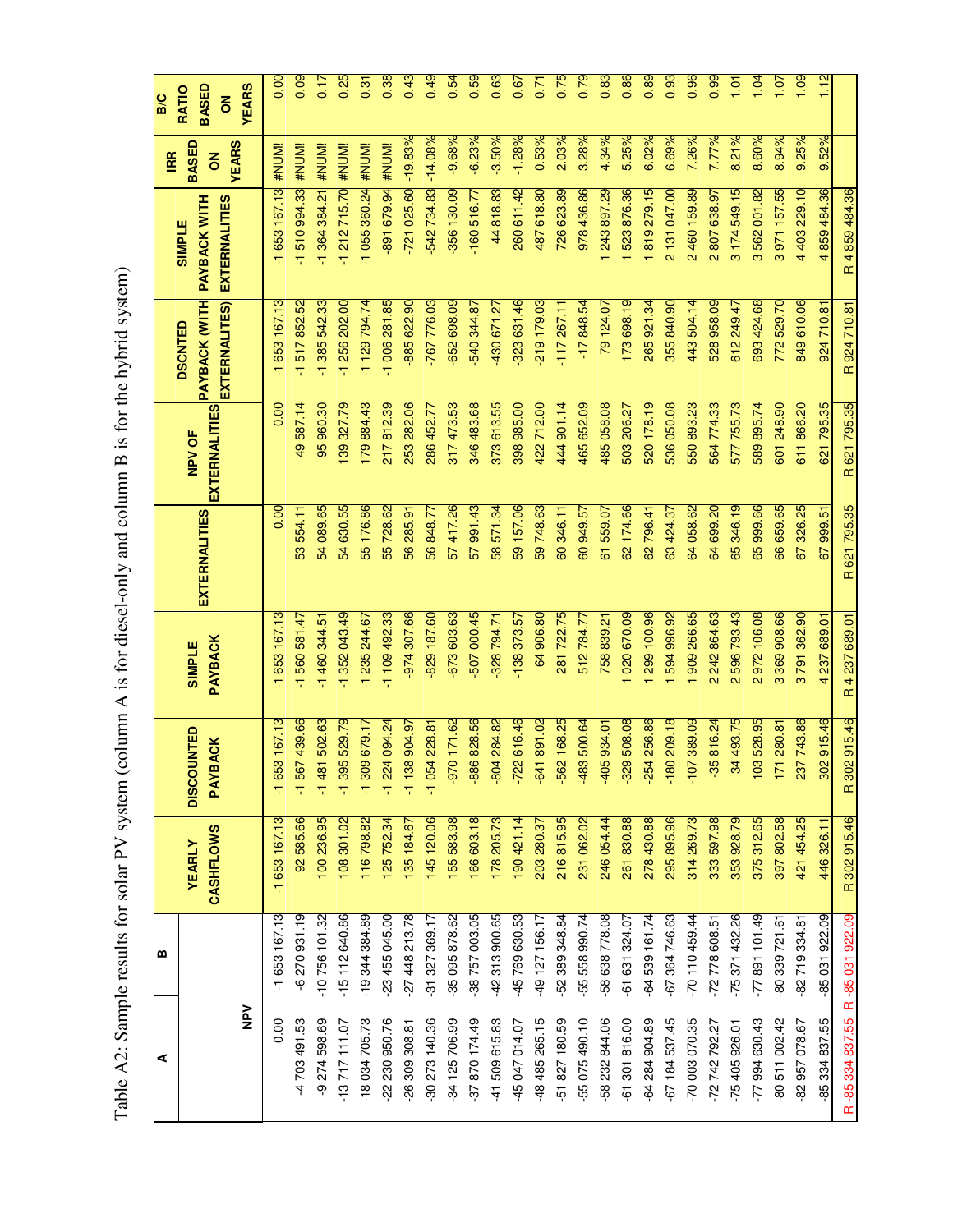## Nomenclature

| BC                    | $=$ Benefit cost ratio                                                                 | $\left[ \begin{array}{c} \end{array} \right]$ |
|-----------------------|----------------------------------------------------------------------------------------|-----------------------------------------------|
| $\mathcal{C}_{0}^{0}$ | $=$ Capital investment                                                                 | [Rand]                                        |
| $\boldsymbol{F}$      | $=$ Fuel costs                                                                         | [Rand]                                        |
| i                     | $=$ Interest rate                                                                      | $[\%]$                                        |
| <b>IRR</b>            | $=$ Internal rate of return                                                            | $[\%]$                                        |
| $kW_{p}$              | = Kilowatt captured by a photovoltaic array at Standard Test Conditions                | [kWp]                                         |
|                       | $(1000 \text{ W/m}^2 \text{ irradiation}$ and a module temperature of 25 $^{\circ}$ C) |                                               |
| L                     | $=$ Labour costs                                                                       | [Rand]                                        |
| $\boldsymbol{M}$      | $=$ Maintenance costs                                                                  | [Rand]                                        |
| <b>MARR</b>           | $=$ Minimum Attractive Rate of Return                                                  | $[\%]$                                        |
| $\boldsymbol{n}$      | $=$ Number of years                                                                    | [Years]                                       |
| NAW                   | $=$ Net Annual Worth                                                                   | [Rand]                                        |
| NPV                   | $=$ Net present value                                                                  | [Rand]                                        |
| PW                    | $=$ Present worth                                                                      | [Rand]                                        |
| <i>PWF</i>            | $=$ Present worth factor                                                               | $\begin{bmatrix} 1 \end{bmatrix}$             |
| Rand                  | $=$ Rand (South African currency abbreviated as R)                                     | [Rand]                                        |
| E                     | $=$ Externalities                                                                      | [Rand]                                        |

### References

AAD., 2005. Australian Antarctic Division, homepage of the Australian Antarctic Division www.aad.gov.au

Cencelli, N., 2002. Energy Audit and Study of the Heating and Ventilation System of the

SANAE IV Base, B.Eng Thesis, Department of Mechanical Engineering, University of

Stellenbosch

COMNAP., 2005. Council of Managers of National Antarctic Programmes, homepage of the Council of Managers of National Antarctic Programmes

http://www.comnap.aq/comnap/comnap.nsf/P/Pages/Operations.ENMANET/

DEAT., 2005. Cost Benefit Analysis, Section 8 of the Integrated Environmental Management

Information Series produced for the Department of Environmental Affairs and Tourism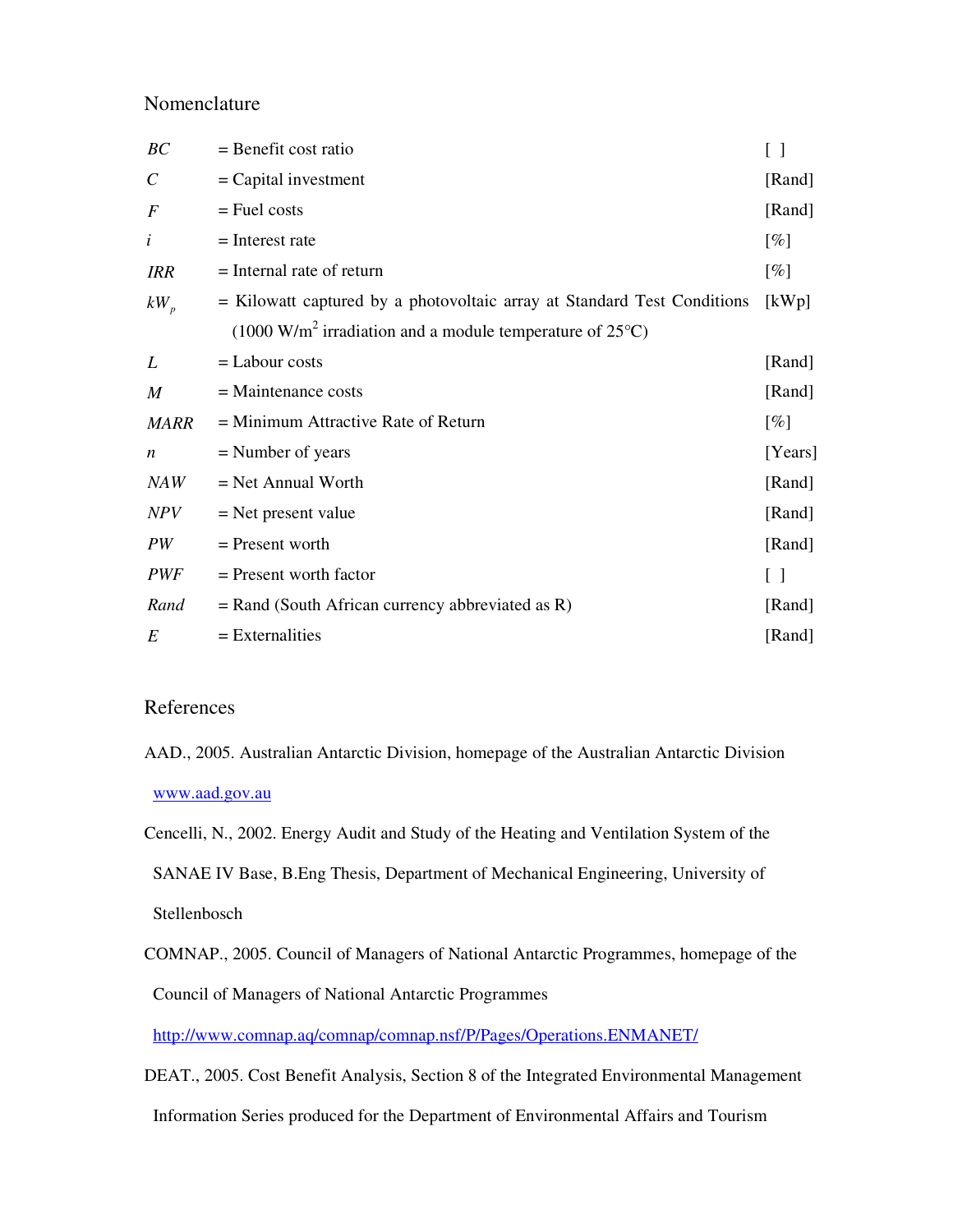http://www.environment.gov.za/Documents/Publications/2005Jan7/Book3.pdf

- Duffie, J.A., Beckman, W.A., 1991. Solar Engineering of Thermal Processes, second ed. Wiley Interscience, New York
- Erbs, D.G., Klein, S.A., Duffie, J.A., 1982. Estimation of the Diffuse Radiation Fraction for Hourly, Daily and Monthly Average Global Radiation, Solar Energy, Vol. 28, No. 4, pp. 293- 302.
- Gleick, P., 2005. Hyperforum on Long Term Sustainability, produced from the World Resource Institute, available at http://www.hf.caltech.edu/hf/b3/library/kio-wat/w\_table4.html
- Guichard, A., 1994. Towards New Energy Systems for Antarctica, proceedings of the Sixth Symposium on Antarctic Logistics and Operations, Rome, Italy, August 1994, pp. 81-95
- Guichard, A., Brown, C., Lyons, D., 1996. Analysis of the Potential for Wind and Solar energy Systems in Antarctica, Institute of Antarctic and Southern Ocean Studies, University of Tasmania, Hobart, Australia.
- Henryson, M., Svensson, M., 2004. Renewable Power for the Swedish Antarctic Station WASA, Master of Science Thesis, Department of Energy and Technology, Stokholm, Sweden
- Hottel, H.C., 1976. A Simplified Model for Estimating the Transmittance of Direct Solar Radiation through Clear Atmospheres, Solar Energy, vol. 18, pg. 129-134
- Neumeyer, 2005. German Neumeyer Antarctic Station, homepage of the German Neumeyer Antarctic Station http://www.awi-bremerhaven.de/
- Norris, D.J., 1968. Correlation of Solar Radiation with Clouds, Pergamon Press, Great Britain, Solar Energy, vol.12, pp. 107-112
- Olivier, J.R., 2005. Technical and Economic Evaluation of the Utilization of Solar Energy at South Africa's SANAE IV Base in Antarctica, MSc Thesis, Department of Mechanical Engineering, University of Stellenbosch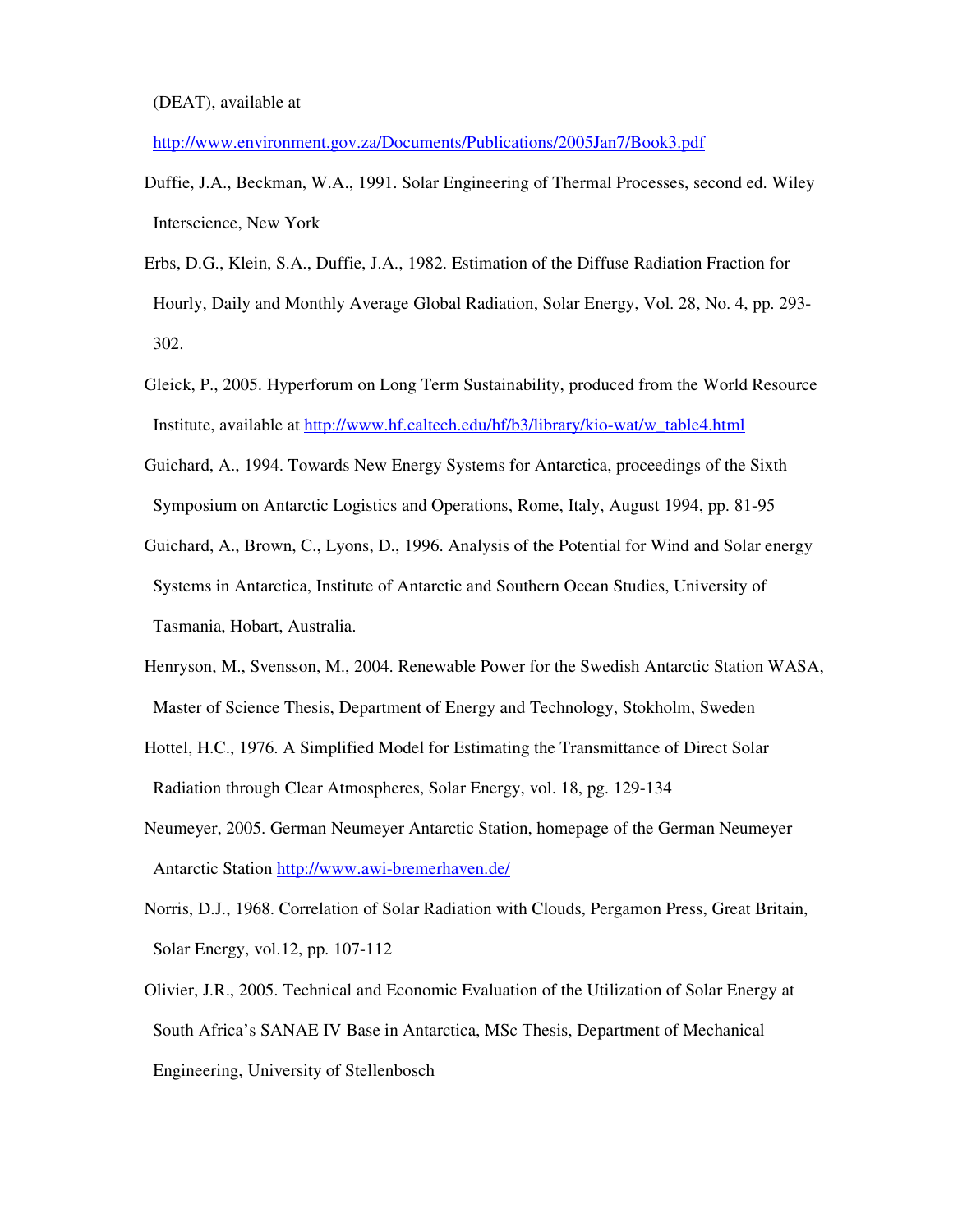- Perez, R., Stewart, R., Seals, R., Guertin, T., 1988. The Development and Verification of the Perez Diffuse Radiation Model, Sandia National Laboratories Contractor Report SAND88- 7030
- RETScreen, 2005. Renewable Energy Technology (RET) Screen International Clean Energy Decision Support Center, homepage of RETScreen International http://www.retscreen.net
- SAWS., 2005. South African Weather Service, homepage of the South African Weather Service http://www.weathersa.co.za/
- Schmidt, T., Langlo, G.K., 1994. Radiation Measurements at the German Antarctic Station Neumeyer 1982-1992, Reports on Polar Research, vol. 146, ISSN 0176-5027
- Solahart, 2005. Solahart South Africa, Bryanston, P O Box 69560, e-mail jim@solahart.co.za, homepage of Solahart http://www.solahart.com
- SSE., 2005. Langley Research Center of NASA Surface Meteorology and Solar Energy Dataset, homepage of the Langley Research Center SSE Dataset http://eosweb.larc.nasa.gov/sse/
- Steel, J.D., 1993. Alternative Energy Options for Antarctic Stations, Graduate Diploma Thesis, Institute of Antarctic and Southern Ocean Studies (IASOS), University of Tasmania
- Teetz, H., 2003. Assessment of the wind power potential at SANAE IV base, Antarctica: a technical and economic feasibility study, Renewable Energy, 28 (2003), 2037-2061
- Williams, G., Magill, P., Guichard, A., Paterson, C., 2000. Making the Most of Solar Energy in Antarctica, Poster Presentation to the Ninth Symposium on Antarctic Logistics and Operations, Tokyo, July 2000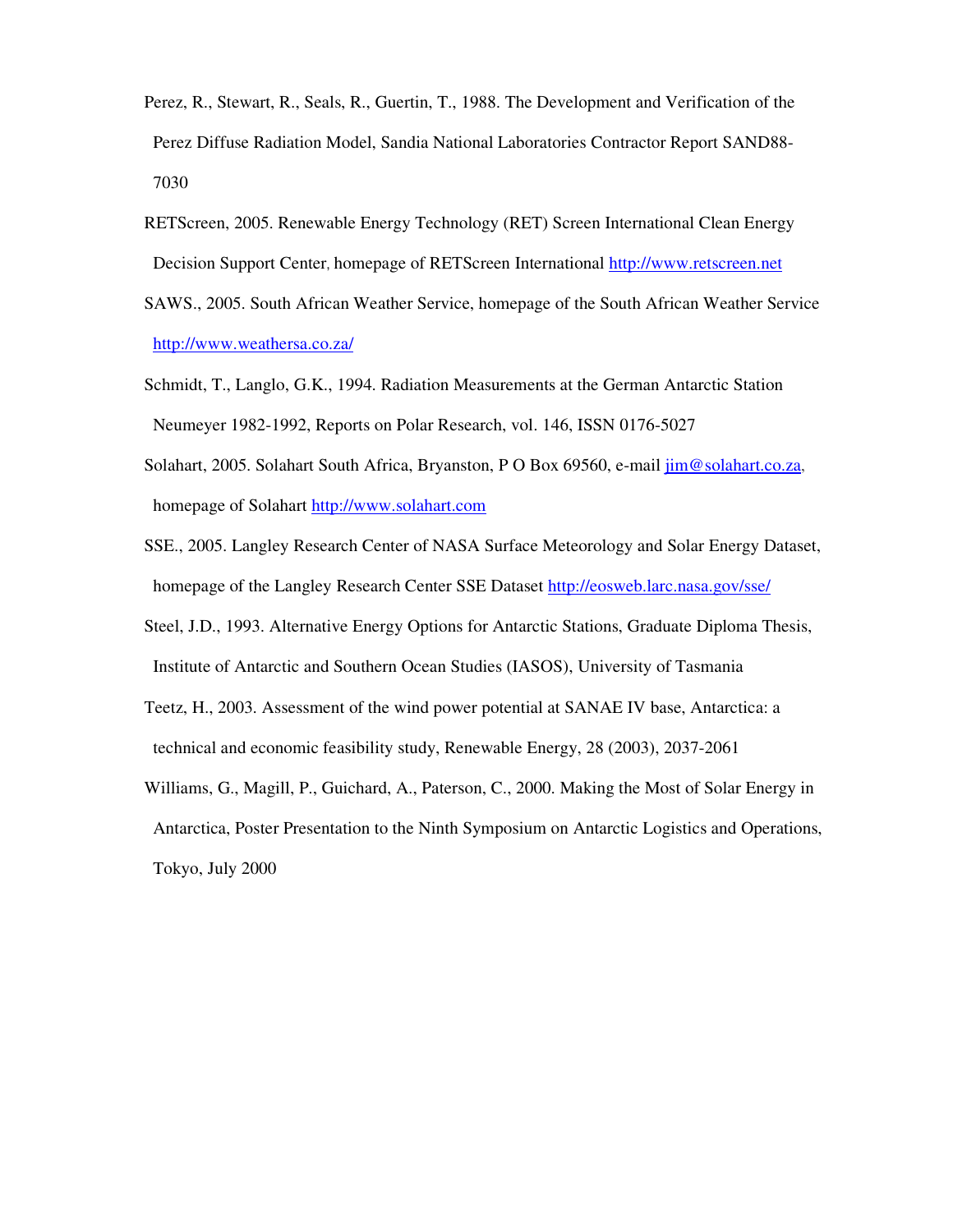# Tables

| Month      | Global<br>Horisontal<br>Insolation | Horisontal<br>Beam<br>Insolation | Optimum<br>global Tilt<br>$(\degree)$ | Optimum<br>beam Tilt<br>$(^\circ)$ | Global Tilted<br>Insolation<br>$(kWh/m^2 \text{.day})$ | Titled Beam<br>Insolation<br>(kWh/m <sup>2</sup> .day) | Avg<br>Temp<br>$(^{\circ}C)$ |
|------------|------------------------------------|----------------------------------|---------------------------------------|------------------------------------|--------------------------------------------------------|--------------------------------------------------------|------------------------------|
|            | (kWh/m <sup>2</sup> .day)          | (kWh/m <sup>2</sup> .day)        |                                       |                                    |                                                        |                                                        |                              |
| Jan        | 7.26                               | 2.92                             | 52                                    | 39                                 | 8.05                                                   | 3.54                                                   | $-6.6$                       |
| Feb        | 4.78                               | 1.88                             | 63                                    | 53                                 | 6.11                                                   | 2.99                                                   | $-10.3$                      |
| Mar        | 2.13                               | 0.74                             | 74                                    | 68                                 | 3.51                                                   | 1.99                                                   | $-14.9$                      |
| Apr        | 0.72                               | 0.26                             | 84                                    | 83                                 | 2.54                                                   | 2.12                                                   | $-18.2$                      |
| May        | 0.01                               | 0.01                             | 90                                    | 90                                 | 0.01                                                   | 0.00                                                   | $-19.5$                      |
| Jun        | 0.00                               | 0.00                             | 0 <sup>0</sup>                        | 00                                 | 0.00                                                   | 0.00                                                   | $-20.1$                      |
| Jul        | 0.00                               | 0.00                             | $00\,$                                | 00                                 | 0.00                                                   | 0.00                                                   | $-23.1$                      |
| Aug        | 0.17                               | 0.06                             | 88                                    | 87                                 | 1.24                                                   | 1.13                                                   | $-22.9$                      |
| Sep        | 1.53                               | 0.59                             | 78                                    | 75                                 | 3.23                                                   | 2.21                                                   | $-22.9$                      |
| Oct        | 3.93                               | 1.49                             | 69                                    | 68                                 | 6.86                                                   | 3.78                                                   | $-18.2$                      |
| <b>Nov</b> | 6.23                               | 2.47                             | 52                                    | 44                                 | 7.14                                                   | 3.18                                                   | $-12.8$                      |
| Dec        | 7.63                               | 3.09                             | 48                                    | 35                                 | 8.30                                                   | 3.55                                                   | $-7.1$                       |
| Avg        | 2.87                               | 1.13                             | 70                                    | 64                                 | 3.92                                                   | 2.04                                                   | $-16.4$                      |

Table 1: Expected average values of insolation at SANAE IV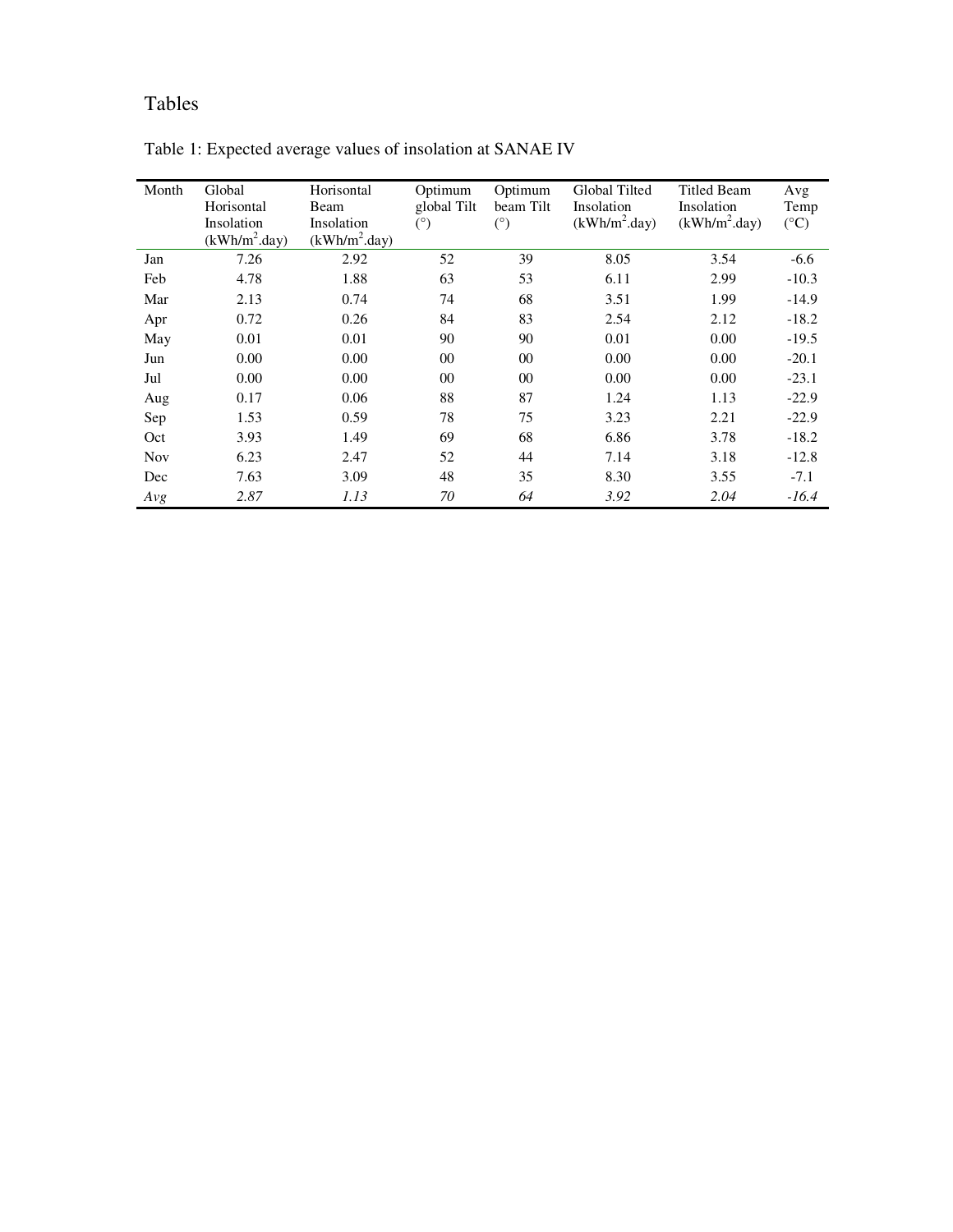|                              |           | Solar Photovoltaic |           |               | Solar Thermal |           |
|------------------------------|-----------|--------------------|-----------|---------------|---------------|-----------|
| <b>MARR</b>                  |           |                    |           | 8%            |               |           |
| <b>Fuel Price Escalation</b> | 7%        | 5%                 | 3%        | 7%            | 5%            | 3%        |
| Breakeven period (years)     | 16        | 21                 | n/a       | 6             | 6             |           |
| IRR $(\%)$                   | 12        | 10                 | 7         | 27            | 24            | 22        |
| NAW (Rand after 25 years)    | 91 037    | 26 907             | $-21335$  | 269 729       | 190 873       | 131 554   |
| NPV (Rand after 25 years)    | 1 024 882 | 302 915            | $-240183$ | 3 0 3 6 5 5 4 | 2 148 811     | 1481007   |
| B/C (after 25 years)         | 1.40      | 1.10               | 0.90      | 3.25          | 2.50          | 2.00      |
| MARR                         |           |                    |           | 4%            |               |           |
| <b>Fuel Price Escalation</b> | 7%        | 5 %                | 3%        | 7%            | 5%            | 3%        |
| Breakeven period (years)     | 13        | 15                 | 18        | 5             | 5             | 6         |
| IRR $(\%)$                   | 12        | 10                 |           | 27            | 25            | 22        |
| NAW (Rand after 25 years)    | 170 969   | 91 622             | 33 4 98   | 330 651       | 233 083       | 161 614   |
| NPV (Rand after 25 years)    | 2 956 406 | 1 584 322          | 579 252   | 5 7 1 7 6 3 3 | 4 0 3 0 4 9 3 | 2 794 640 |
| B/C (after 25 years)         | 2.00      | 1.50               | 1.20      | 4.75          | 3.50          | 2.75      |

Table 2: Financial outcomes under various economic conditions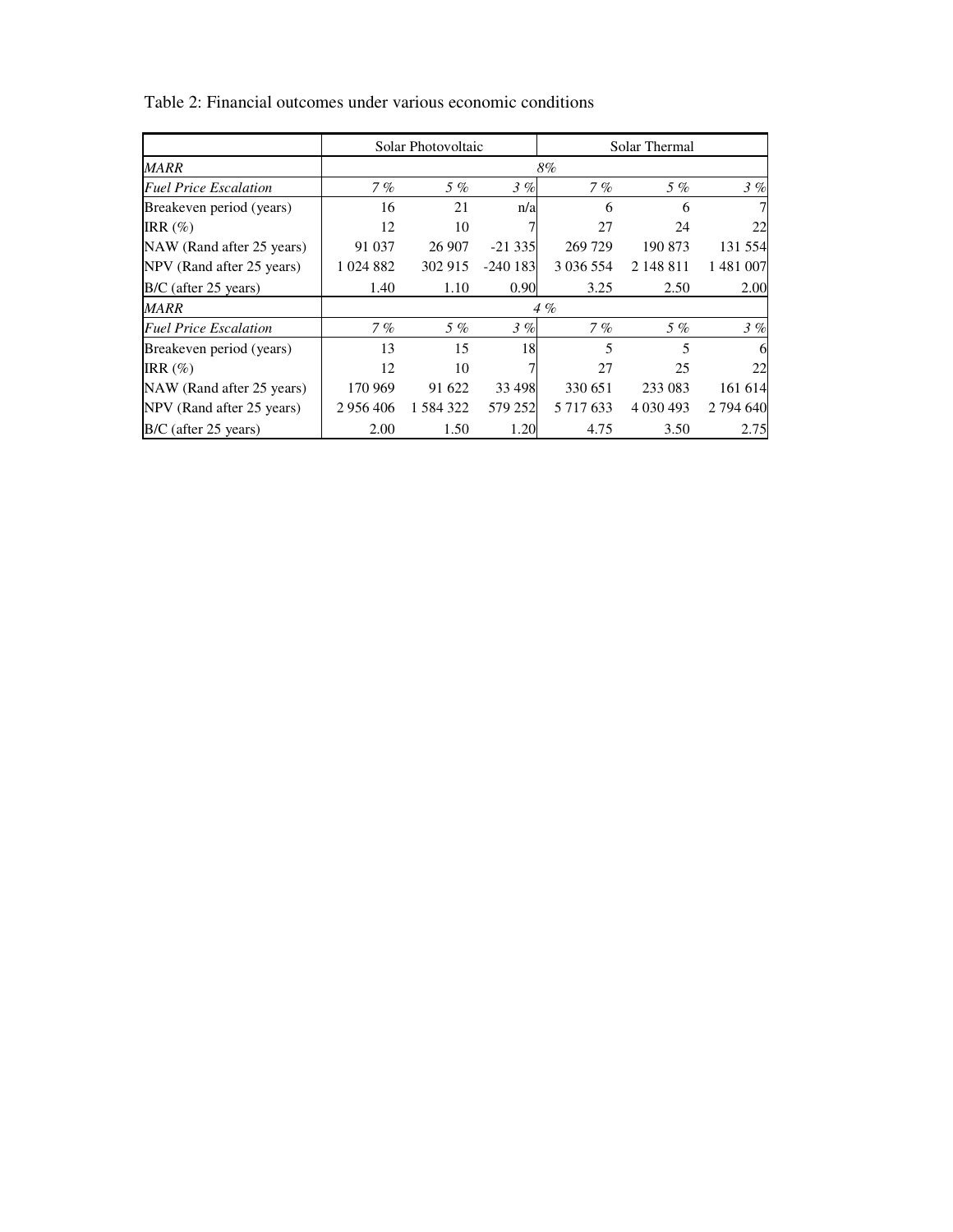## Figure Captions

Figure 1: Five-year average January daily radiation at Neumeyer station (1994 to 1998) compared to SSE data

Figure 2: Comparison of SANAE IV measured data with the SSE dataset

- Figure 3: Monthly-average global horisontal radiation at four Antarctic stations
- Figure 4: Peak power demand breakdown of all energy consumers at SANAE IV (updated from Teetz, 2002)

Figure 5: Seasonal variations of diesel consumption

- Figure 6: Schematic of solar thermal collector connected to Snow Smelter
- Figure 7: NPV of savings generated by photovoltaic system (MARR 8 % and 0 %)

Figure 8: NPV of savings generated by solar thermal system (MARR 8 % and 0 %)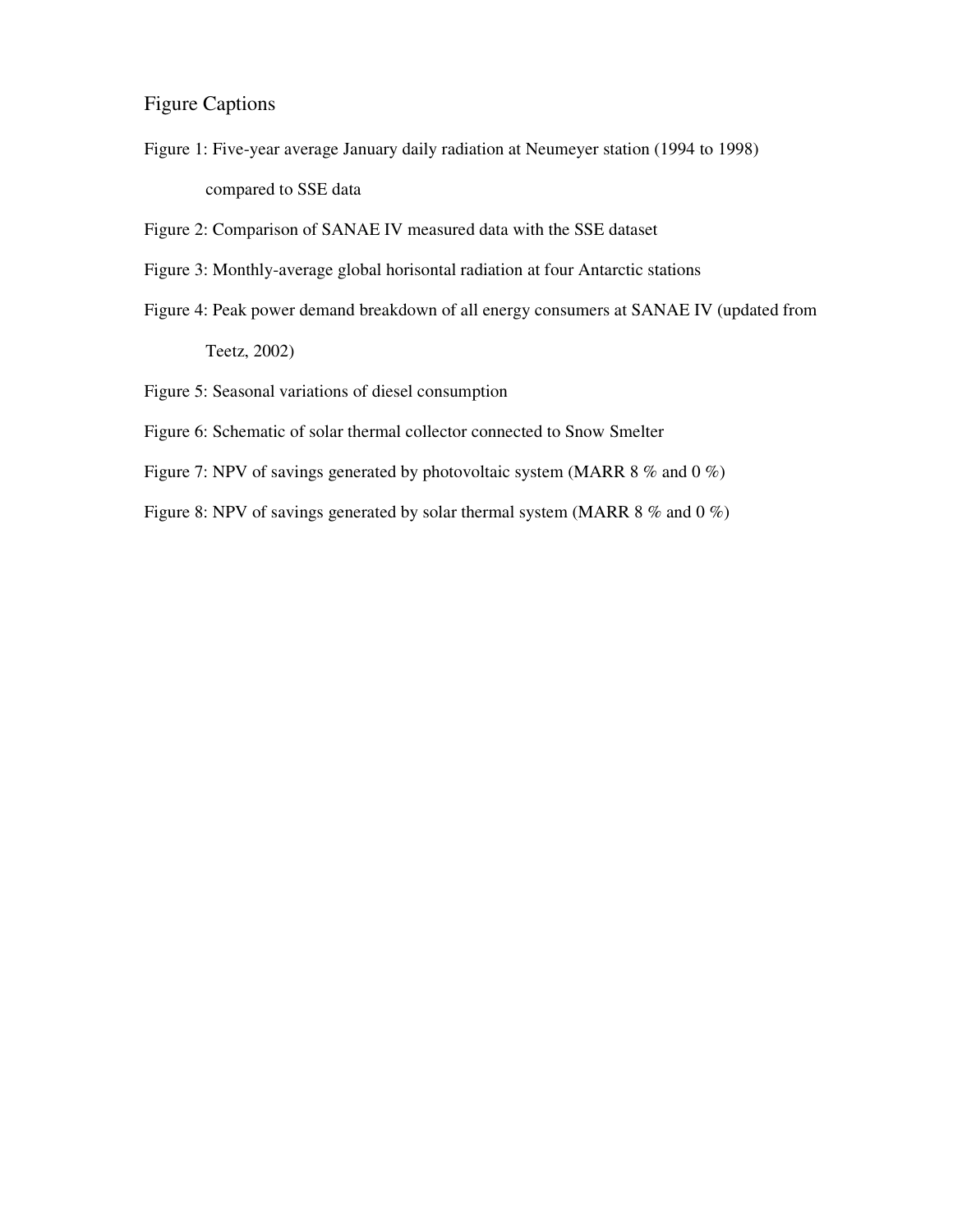## Figures



Figure 1: Five-year average January daily radiation at Neumeyer station (1994 to 1998) compared to SSE data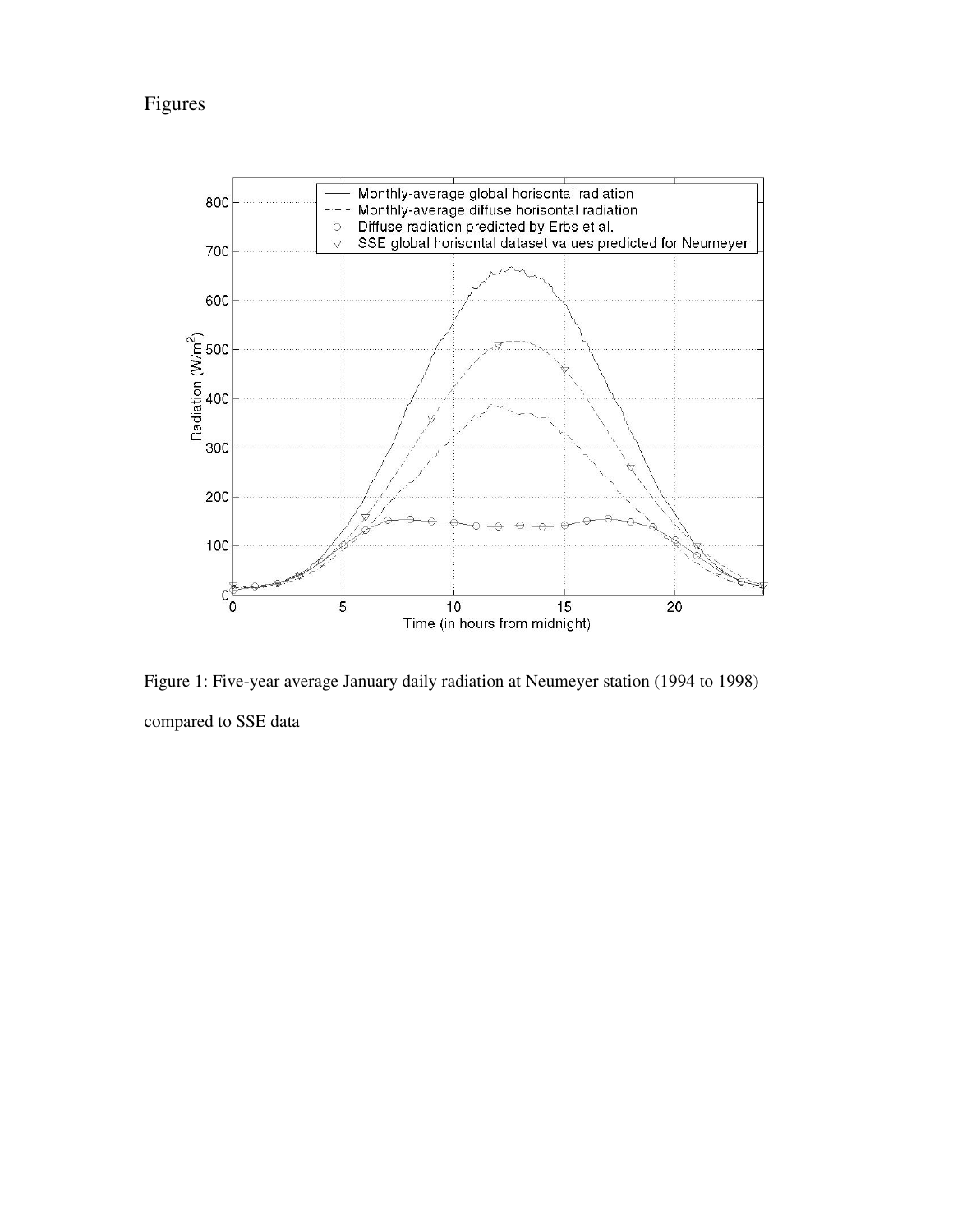

Figure 2: Comparison of SANAE IV measured data with the SSE dataset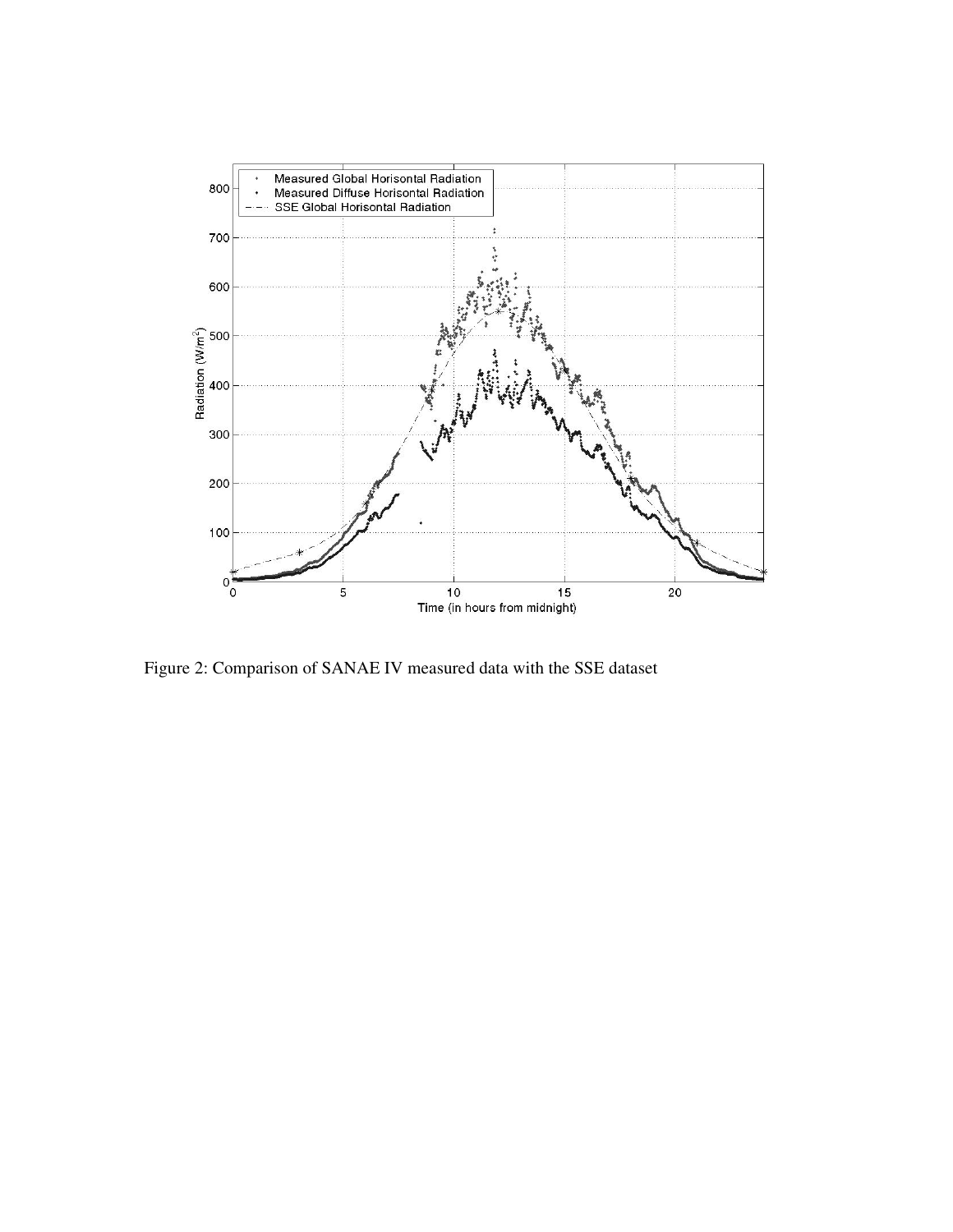

Figure 3: Monthly-average global horisontal radiation at four Antarctic stations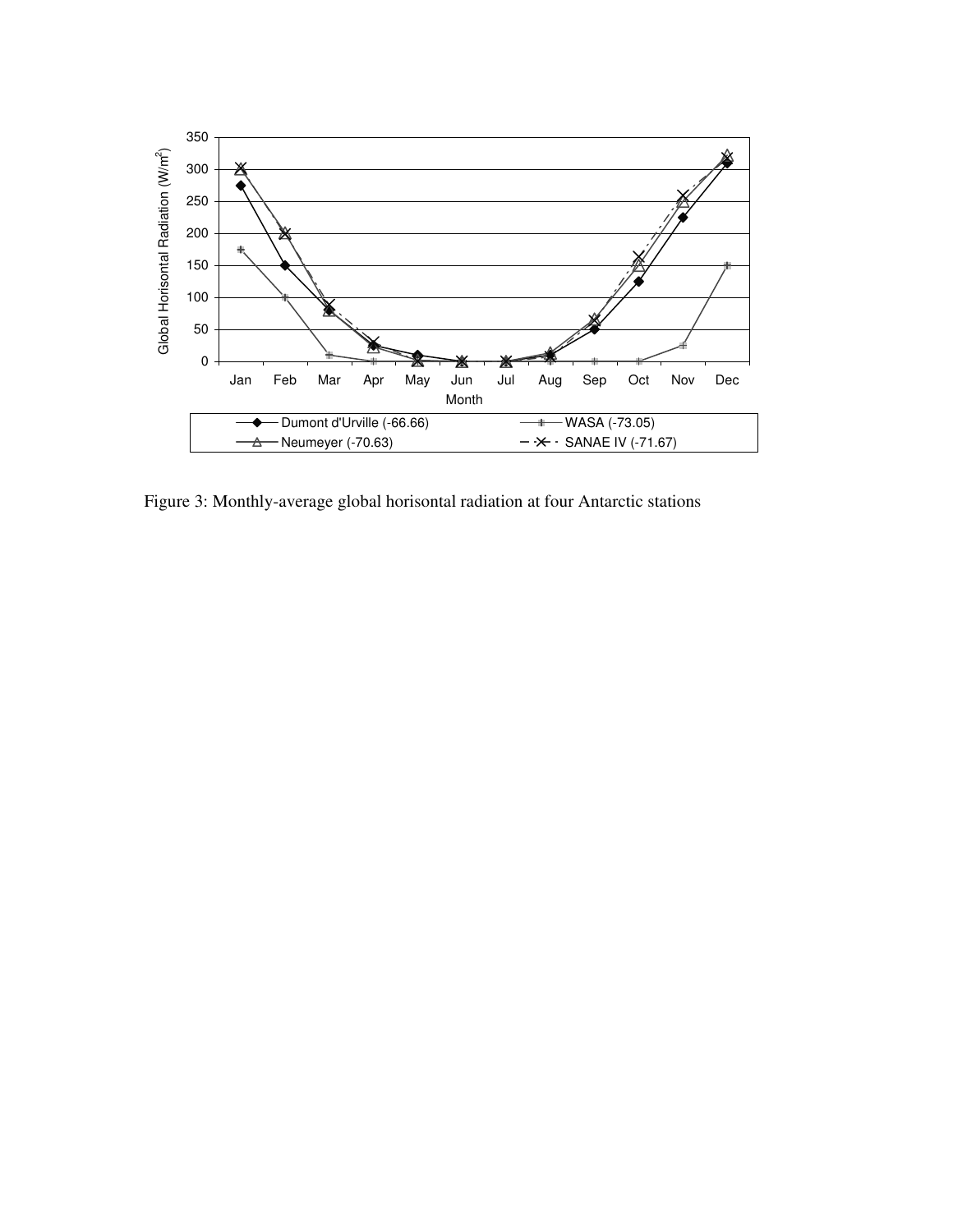

Figure 4: Peak power demand breakdown of all energy consumers at SANAE IV (updated from Teetz, 2002)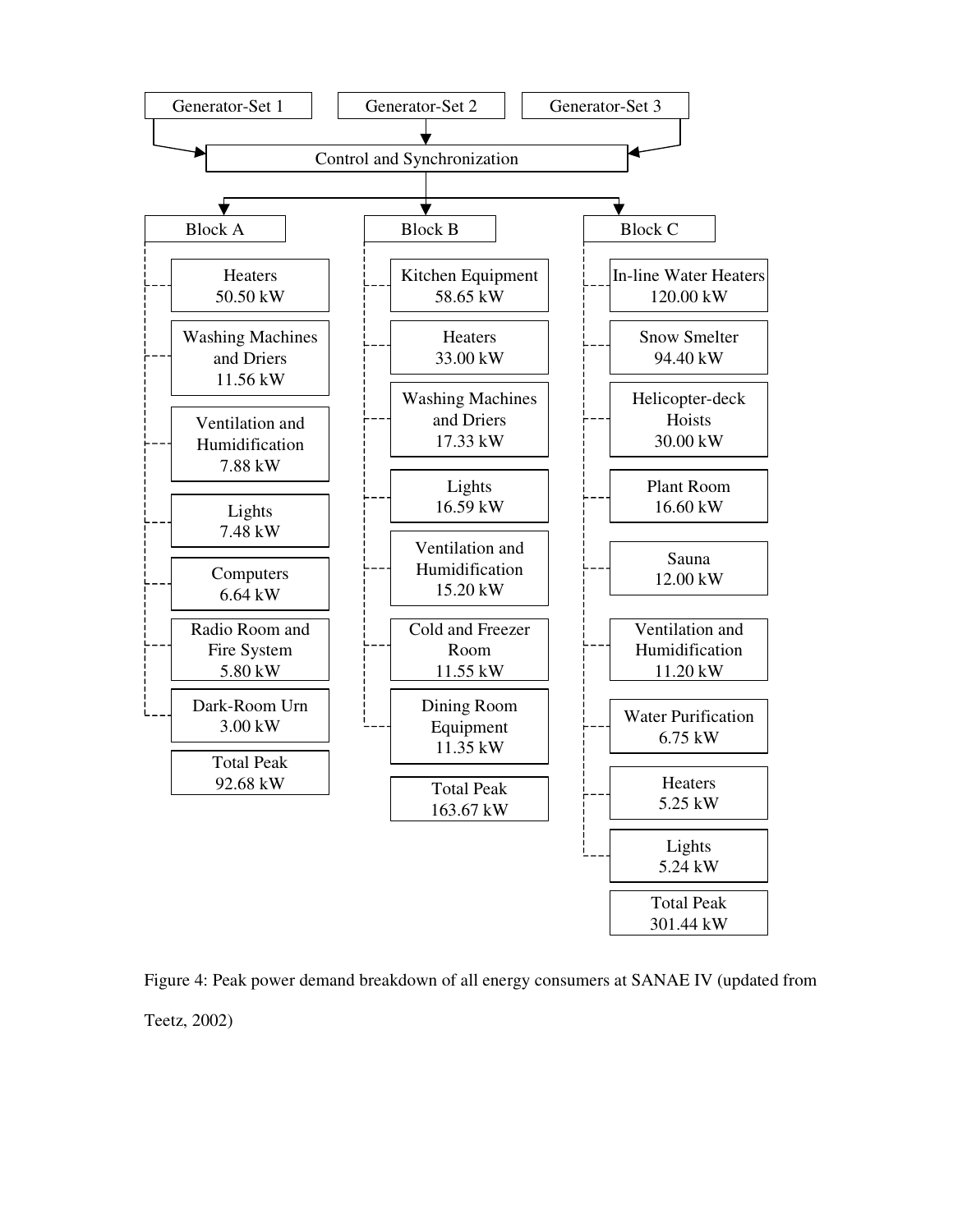

Figure 5: Seasonal variations of diesel consumption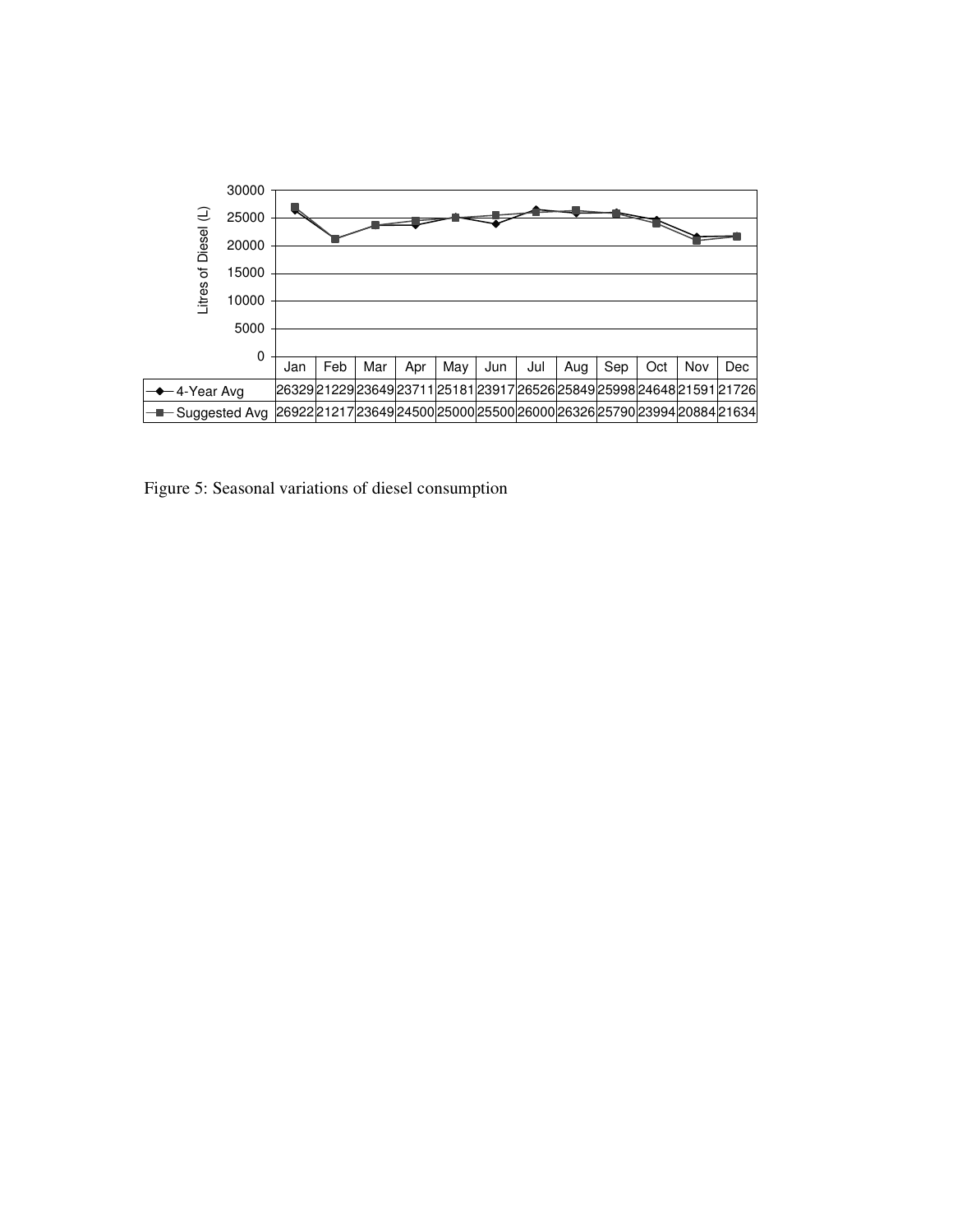

Figure 6: Schematic of solar thermal collector connected to Snow Smelter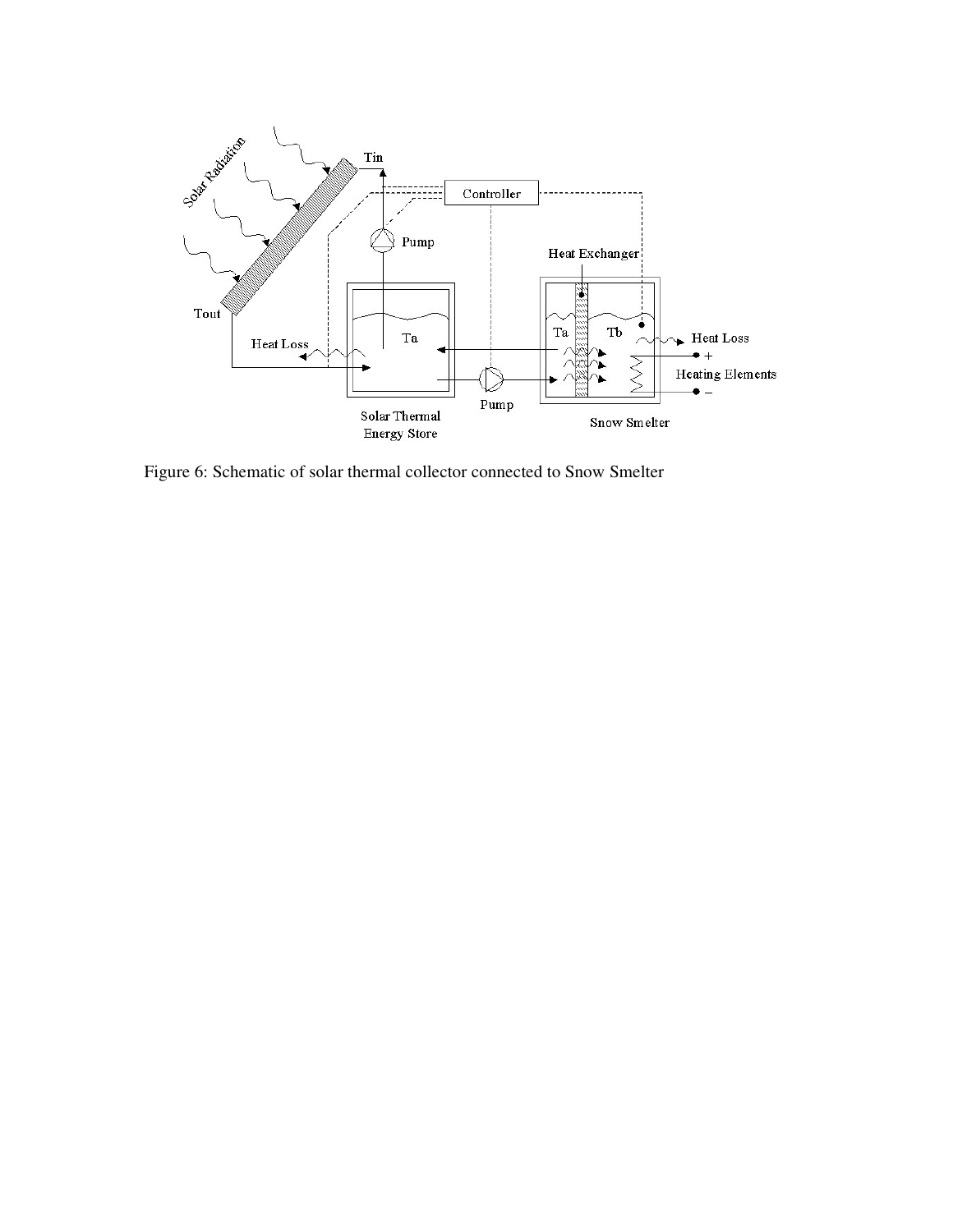

Figure 7: NPV of savings generated by photovoltaic system (MARR 8 % and 0 %)